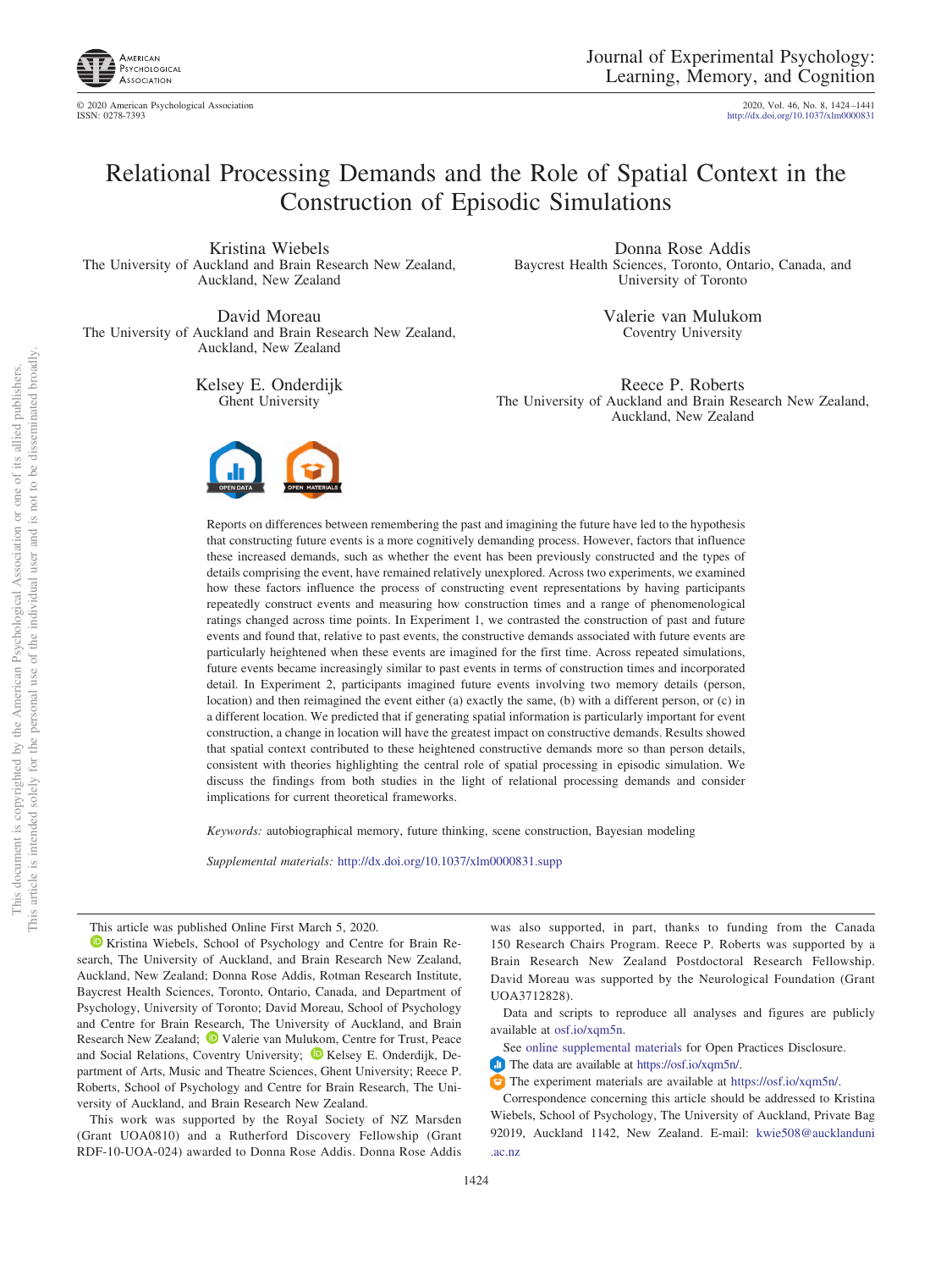Episodic simulation refers to constructing a mental representation of a specific autobiographical event, including future-oriented episodes [\(Szpunar, Spreng, & Schacter, 2014\)](#page-16-0). In the past decade, research on episodic simulation has produced compelling evidence that this process is intimately related to episodic memory (for reviews, see [Schacter et al., 2012,](#page-16-1) [Schacter, Benoit, & Szpunar,](#page-16-2) [2017\)](#page-16-2). Numerous studies have identified processes and properties that affect memories of the past and simulations of the future in very similar ways. For example, early neuropsychological studies described patients whose brain damage led to problems not just with episodic memory, but also with envisioning the future (e.g., [Hassabis, Kumaran, Vann, & Maguire, 2007;](#page-15-0) [Klein, Loftus, &](#page-15-1) [Kihlstrom, 2002;](#page-15-1) [Rosenbaum et al., 2005;](#page-16-3) [Tulving, 1985\)](#page-17-0). Furthermore, the brain networks underlying episodic memory and episodic simulation largely overlap [\(Addis, Wong, & Schacter,](#page-14-0) [2007\)](#page-14-0), and qualitative changes in remembering past events during healthy aging, such as decreases in episodic details contained in remembered past events, are similarly apparent in episodic simulations (for a review, see [Schacter, Gaesser, & Addis, 2013\)](#page-16-4).

This close link between episodic memory and episodic simulation is captured theoretically by the constructive episodic simulation hypothesis [\(Addis, 2018;](#page-14-1) [Roberts, Schacter, & Addis, 2018;](#page-16-5) [Schacter & Addis, 2007\)](#page-16-6), which proposes that when thinking about the future, details from episodic memory are extracted, recombined, and integrated into coherent events, thus allowing us to construct and simulate scenarios that have never occurred previously. According to the hypothesis, both episodic memory and episodic simulation are constructive processes, drawing on the same information (details from episodic memory) and the same underlying processes (construction and elaboration of the events), but episodic simulation additionally requires the flexible integration of episodic details into new, coherent representations.

This notion is consistent with recent findings of phenomenological, cognitive, and neural differences between episodic memory and episodic simulation. Studies have shown, for example, that imagined future events are less detailed [\(Addis, Wong, & Schacter,](#page-14-2) [2008;](#page-14-2) [Berntsen & Bohn, 2010;](#page-15-2) [D'Argembeau & Van der Linden,](#page-15-3) [2004,](#page-15-3) [2006;](#page-15-4) [Gamboz, Brandimonte, & De Vito, 2010;](#page-15-5) [Grysman,](#page-15-6) [Prabhakar, Anglin, & Hudson, 2013;](#page-15-6) [McDonough & Gallo, 2010\)](#page-16-7), less coherent [\(D'Argembeau & Van der Linden, 2006;](#page-15-4) [Grysman et](#page-15-6) [al., 2013\)](#page-15-6), less specific [\(Anderson & Dewhurst, 2009\)](#page-14-3), and more difficult to generate [\(D'Argembeau & Van der Linden, 2004;](#page-15-3) [McDonough & Gallo, 2010\)](#page-16-7) than remembered past events. Evidence for future events taking longer to construct than past events in laboratory settings is quite sparse, however, with most papers finding no evidence for a difference in response times [\(Addis,](#page-14-4) [Cheng, Roberts, & Schacter, 2011,](#page-14-4) [Addis, Pan, Vu, Laiser, &](#page-14-5) [Schacter, 2009,](#page-14-5) [Addis et al., 2007;](#page-14-0) [Botzung, Denkova, & Manning,](#page-15-7) [2008;](#page-15-7) [D'Argembeau & Van der Linden, 2004;](#page-15-3) [Spreng & Grady,](#page-16-8) [2010;](#page-16-8) [Weiler, Suchan, & Daum, 2010b,](#page-17-1) [2011\)](#page-17-2), although [Anderson,](#page-15-8) [Dewhurst, and Nash \(2012\)](#page-15-8) have shown an effect for highly imageable cues.

The evidence reviewed above suggests that episodic simulation is associated with additional cognitive demands likely related to constructing an event representation for the first time—as is the case with novel future events, which participants are typically instructed to construct "from scratch" in these experiments. For instance, a greater number of new associations between details are formed when constructing a novel representation (e.g., simulating a future event) relative to retrieving an existing representation (e.g., recalling a past event; [Addis, 2018\)](#page-14-1). As such, these constructive demands should decrease when an existing representation of a future event is reimagined. Preliminary evidence for this idea comes from two studies that manipulated the novelty of episodic simulations using repetition paradigms [\(Szpunar & Schacter, 2013;](#page-16-9) [van Mulukom, Schacter, Corballis, & Addis, 2013\)](#page-17-3). These studies showed that repeatedly imagining future events results in faster and increased ease of event construction, increased plausibility and levels of imagined detail, and reduced hippocampal activation, compared with the initial construction. However, both studies only examined the construction of future events. Previous evidence suggests that past events also become more vivid with increasing repetition [\(Svoboda & Levine, 2009\)](#page-16-10) and are recalled faster when primed [\(Park & Donaldson, 2016\)](#page-16-11); however, repeated future simulation has not been contrasted with the repeated recall of past events in the same experiment. Doing so would allow examination of whether the construction of episodic simulations is more demanding than retrieving memories per se, or whether constructive demands during simulations are particularly heightened when imagining a future event from scratch. Therefore, in Experiment 1, we adapted the repetition paradigm from [van Mulukom et al.](#page-17-3) [\(2013\)](#page-17-3) to include a condition in which memories of past events were recalled repeatedly, enabling us to compare directly the effects of repetition on construction times and levels of detail comprising past versus future events.

The second aim of this study was to establish the role different event components (i.e., episodic details types) play in the constructive process, with a particular focus on distinguishing between the relative contribution of spatial and nonspatial details. Although some argue that spatial context plays a central role in episodic simulations, providing the "stage" within which an imagined event unfolds (e.g., scene construction theory: [Hassabis & Maguire,](#page-15-9) [2007;](#page-15-9) spatial scaffold effect: [Robin, 2018\)](#page-16-12), others contend that the construction of spatial contexts arises out of a general relational processing mechanism that is also responsible for the integration of other event details into the event representation (e.g., constructive episodic simulation hypothesis; [Roberts et al., 2018\)](#page-16-5).

Some progress has been made toward disentangling the differential effects of spatial and nonspatial details on various aspects of episodic simulation. Two lines of evidence suggest that spatial context may play a more central role than other event components. First, characteristics of the spatial context influence the quality of imagined future events, such that a more familiar spatial context is associated with higher levels of overall detail and clarity [\(Arnold,](#page-15-10) [McDermott, & Szpunar, 2011;](#page-15-10) [D'Argembeau & Van der Linden,](#page-15-11) [2012;](#page-15-11) [de Vito, Gamboz, & Brandimonte, 2012;](#page-15-12) [Robin & Mosco](#page-16-13)[vitch, 2014,](#page-16-13) [2017;](#page-16-14) [Szpunar & McDermott, 2008\)](#page-16-15), and that simulations with a clearer spatial context are perceived as being more likely to occur in the future [\(Ernst & D'Argembeau, 2017\)](#page-15-13). Second, spatial context has been found to serve as a superior memory cue for imagined future events [\(Robin, Wynn, & Moscovitch,](#page-16-16) [2016\)](#page-16-16). However, similar effects have also been reported for nonspatial details. It has been shown, for example, that the familiarity of nonspatial details, such as people [\(D'Argembeau & Van der](#page-15-11) [Linden, 2012;](#page-15-11) [McLelland, Devitt, Schacter, & Addis, 2015;](#page-16-17) [Robin](#page-16-16) [et al., 2016\)](#page-16-16) and objects [\(D'Argembeau & Van der Linden, 2012\)](#page-15-11) influence phenomenological aspects of episodic simulations, that person details result in more specific episodic simulations relative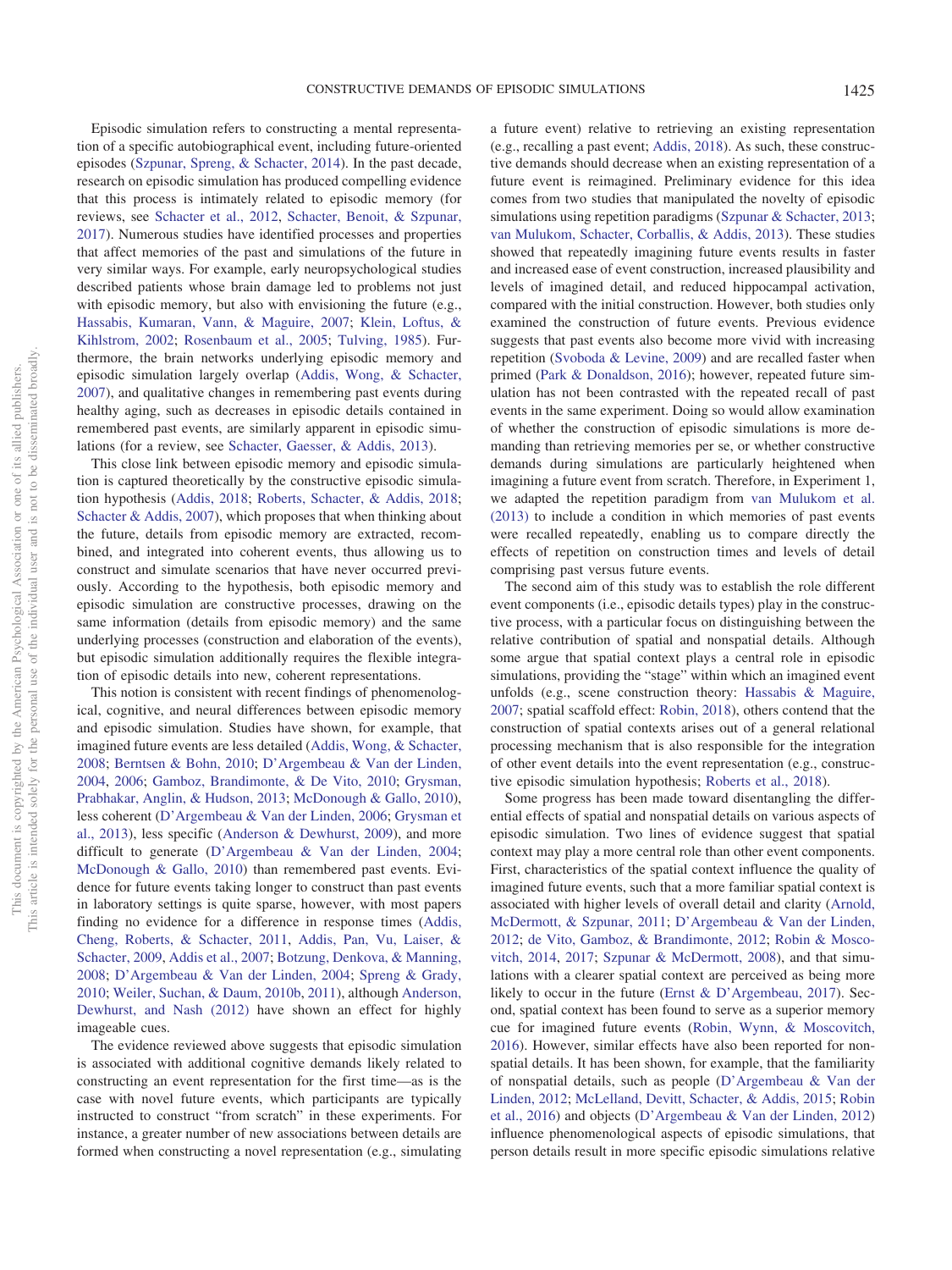to when spatial contexts are used as cues to elicit imagined events [\(D'Argembeau & Mathy, 2011\)](#page-15-14), and that there is no difference between person details and the spatial context of episodic simulations in terms of how well they are later remembered [\(Jeune](#page-15-15)[homme & D'Argembeau, 2017\)](#page-15-15).

Taken together, the evidence does not seem stronger one way or the other with regard to whether spatial context plays a more central role in episodic simulation than other episodic details. However, if spatial context does indeed provide the stage for a simulated event, then the centrality of its contribution may be limited to the initial construction rather than the later elaboration of the simulated events. Indeed, [Robin et al. \(2016\)](#page-16-16) observed that participants often spontaneously added spatial context at the beginning of the simulation process when the initial cue was something other than a location, while this spontaneous integration rarely occurred for other detail types (for a similar effect in episodic memory, see [Hebscher, Levine, & Gilboa, 2018\)](#page-15-16). In Experiment 2, we aimed to clarify these findings by directly manipulating the influence of spatial and nonspatial details (locations and people) on the construction of episodic simulations. Like in Experiment 1, participants repeatedly imagined future events involving key memory details. However, in this experiment, the future events to be reimagined were either exactly the same (no change), or featured a different person (person change), or were in a different location (location change). This allowed us to assess how a change in one component of the simulation affects its construction and the generated detail relative to when future events are reimagined without any changes, and critically, whether any effects are the same or different for spatial and nonspatial details.

The evidence reviewed above indicates that, theoretically, there are two equally plausible models (spatial and nonspatial detail changes disrupt repetition effects equally relative to the baseline condition vs. spatial context disrupts repetition effects more than nonspatial details relative to the baseline condition) that should be compared to the null hypothesis (no difference between any conditions). Therefore, we chose to use a Bayesian approach, which, unlike null hypothesis significance testing, enables a comparison of the evidence for alternative hypotheses against each other (rather than simply against the null), and additionally offers great flexibility in specifying and testing theoretically precise and constrained hypotheses [\(Etz, Haaf, Rouder, & Vandekerckhove, 2018;](#page-15-17) [Fidler, Singleton Thorn, Barnett, Kambouris, & Kruger, 2018\)](#page-15-18).

# **Experiment 1**

The aim of Experiment 1 was to determine whether the construction of episodic simulations is more demanding than retrieving episodic memories per se, or whether episodic simulation is particularly demanding when imagining a novel event representation from scratch. To this end, we used a paradigm requiring participants to repeatedly recall past events and repeatedly imagine future events, while recording construction times (approximated by response times) and subjective ratings of how much detail was incorporated into the events. We predicted that the initial construction of future events (i.e., Time Point 1) would take longer than for past events, but that future event representations would nevertheless be less detailed. We also predicted that repetition effects would be evident for both past and future events, such that construction times would decrease, and detail ratings would increase,

with repeated retrieval/simulation (i.e., across Time Points 1 to 3). Critically, if episodic simulation is always more demanding than episodic retrieval, any past-future differences evident during the initial time point should be maintained across repeated recall/ simulation. However, if simulating an event from scratch is differentially more demanding, then the past-future differences should dissipate with repetition as future events become increasingly similar to past events with faster construction times and higher levels of incorporated detail.

#### **Method**

**Participants.** Twenty-three healthy young adults participated in this study and provided informed consent in a manner approved by the University of Auckland Human Participants Ethics Committee. All participants were fluent in English, had no history of neurological or psychiatric conditions or use of psychotropic medications, and had not participated previously in a study on episodic simulation. Three participants were excluded due to insufficient responses to future event simulations  $\left( \langle 75\% \text{ of trials} \rangle \right)$ . Thus, data from 20 participants (10 males, Aged  $18-24$  years,  $M = 19.6$  years old) were analyzed.

**Stimulus collection.** The experiment consisted of two sessions [\(Figure 1\)](#page-3-0). During Session 1 (stimulus collection), participants recalled 100 episodic memories; for each event, they provided a short description, the year of occurrence (later transformed into temporal distance in years from the present), identified a person, location, and object featuring in the event, and rated each memory detail for familiarity on a 4-point scale  $(1 = *unfamiliar*)$ ;  $4 = \text{very familiar}$ . Participants were instructed that the memories had to be of specific events that occurred in the past 10 years (verified based on descriptions and dates provided), and the three details could not be duplicated across events (i.e., each particular detail could only be provided once across all 100 memories). Of the events meeting these criteria, we randomly selected 80 to create future event cues for Session 2 (experiment). Specifically, memory details were randomly sorted into person-location-object sets, where each of the three memory details came from different memories; cues for past event trials comprised the three details provided for a given memory. Note that the familiarity of detail sets (average across the three details) was slightly higher for the future ( $M = 2.84$ ,  $SD = 0.34$ ) than for the past condition ( $M =$ 2.72,  $SD = 0.34$ ;  $BF_{10} = 32.05$ ).

**Procedure.** Session 2 took place one to two weeks later  $(M =$ 11 days,  $SD = 6.8$  days), during which participants completed the experiment. We used a version of the episodic recombination paradigm [\(Addis et al., 2009;](#page-14-5) see cognitiveatlas.org/task/id/ trm\_59ed1f7a0ac9c for a basic description), in which participants imagine future events comprising familiar components (locations, people, or objects). Participants saw a screen with an instruction ("recall past" or "imagine future"), as well as a person-locationobject detail set. The task was to recall the past event specified by the presented detail set or to imagine a novel future event comprising all three details that might occur in a specific spatiotemporal context within the next five years. Participants indicated when they had constructed the event (i.e., when they had an event in mind) by pressing a button and then continued elaborating on the recalled or imagined event until the end of the 8-s trial. After each trial, detail  $(1 = not detailed; 4 = very detailed)$  and plau-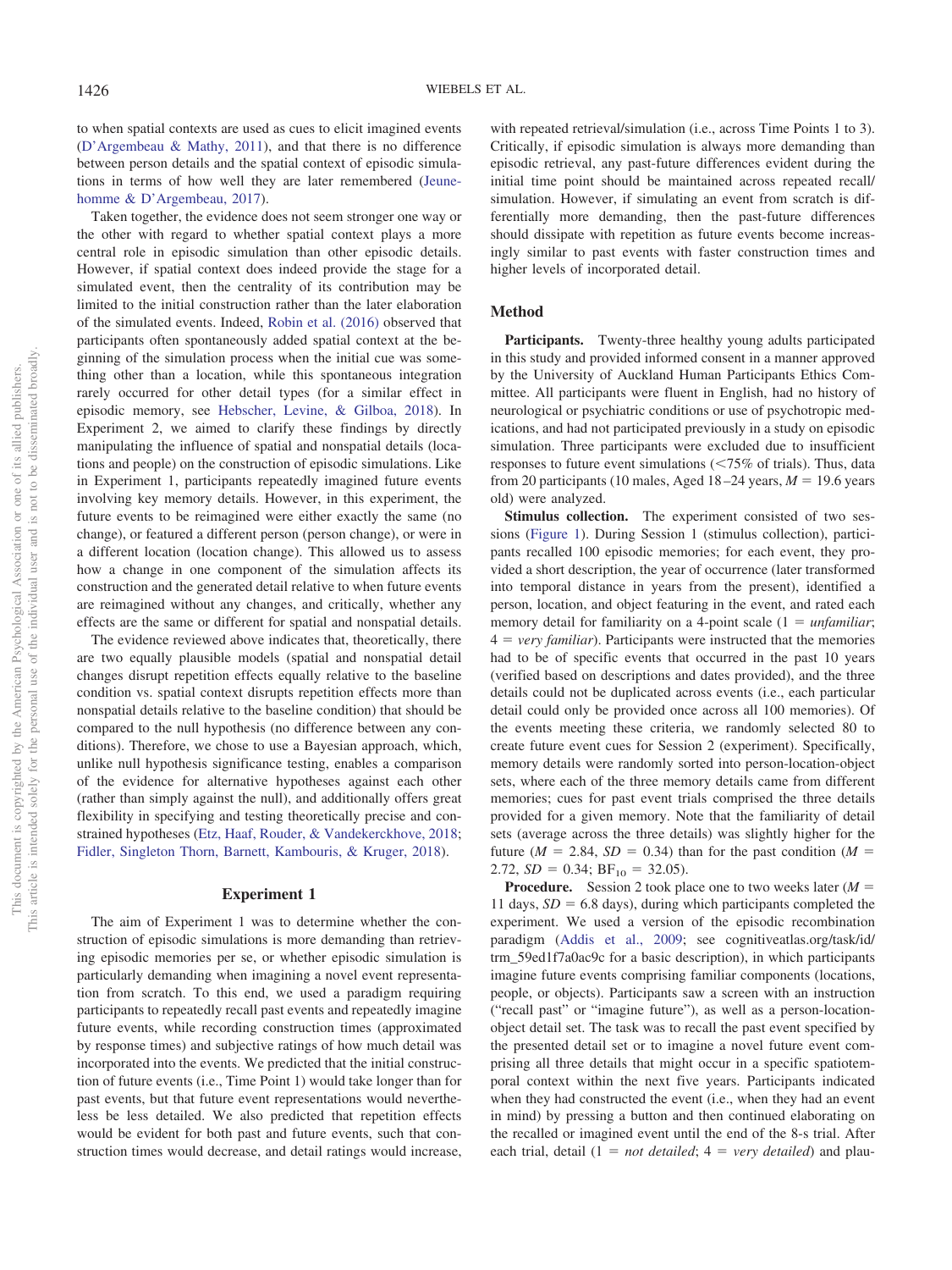Session 1



<span id="page-3-0"></span>*Figure 1.* Stimulus collection: person, location, and object details featuring in memories were identified by participants. Cue creation: three details comprising a given memory (orange), or three details recombined across multiple memories (teal) were used for the past and future conditions, respectively. Recall/simulation phase: participants recalled past events and imagined future events and rated how detailed and plausible the events were. Future and past trials were presented at three time points within the same 60-trial block. See the online article for the color version of this figure.

sibility  $(1 = *implausible*, 4 = *very plausible*)$  ratings were made $(4 \text{ s each})$ <sup>1</sup> Rating scales were followed by a fixation cross that was presented for a variable duration, ranging from 2 to 4 s. Critical for this experiment, every past and future detail set was repeated twice (Time Point 2, Time Point 3) after the first presentation (Time Point 1), that is, participants generated each event three times in total. During Time Points 2 and 3, participants were asked to recall/imagine the event from Time Point 1 without radically changing the event (such as progressing the event in time). These repeated presentations were identical in setup to Time Point 1 (cue followed by detail rating), except that plausibility ratings were not presented again. The experiment consisted of 40 detail sets per condition; each detail set was presented three times, resulting in a total of 120 time points (i.e., a trial comprising recall/simulation and rating scales) per condition. The experiment was divided into 4 blocks of 60 time points, which were presented in a pseudorandom order. The distance between corresponding time points was 1–4 trials (12–60 s, plus 2–4 s for fixation). The experiment was performed using Presentation software (Version 15.0, Neurobehavioral Systems, Inc., Berkeley, CA; [www.neurobs](http://www.neurobs.com) [.com\)](http://www.neurobs.com).

Immediately after the experiment, participants were interviewed about the events they had remembered and imagined. Participants gave a short description of every event and rated their consistency across the three time points (4-point scale;  $1 =$  *different*;  $4 =$ *identical*), as well as the personal significance of the event (4-point scale;  $1 = not significant$ ;  $4 = very significant$ . For future events, participants additionally estimated the temporal distance from the

present (in years) and rated the similarity of the event relative to previous experiences (4-point scale;  $1 = novel$ ;  $4 = identical$ ).

**Analyses.** For each participant, we calculated median response time and mean detail rating across all trials. All three time points for a given detail set were excluded from analysis if (a) no response was made during at least one of the time points, (b) response times were too fast for the participant to read the instructions on the screen  $(< 500$  ms; based on previous experiments using the same paradigm), or (c) a rating of 1 for consistency was given, indicating that participants generated distinct events across time points (see the Results and Discussion section for the proportion of trials excluded for each condition).

We analyzed our data using Bayesian order-restricted repeatedmeasures analyses of variance (ANOVAs) and Bayesian directional paired-samples *t* tests. For the ANOVAs, we used the priors defined in [Rouder, Morey, Speckman, and Province \(2012\).](#page-16-18) For the *t* tests, we used a noninformative Jeffreys prior for the variance and a Cauchy prior with a width of  $\sqrt{22}$  for the standardized effect size. For hypothesis testing, we used the Bayes factor (BF) as the statistical index, which is the ratio of the probability of the data

<sup>&</sup>lt;sup>1</sup> Although past events are highly plausible, having actually occurred, we nevertheless had participants rate plausibility (i.e., how plausible each past event would have seemed a week before it happened) to equate task demands across the past and future conditions [\(van Mulukom, 2013\)](#page-17-4). However, whether the interpretation of past and future plausibility is the same is somewhat questionable, and thus past event plausibility ratings are not discussed any further.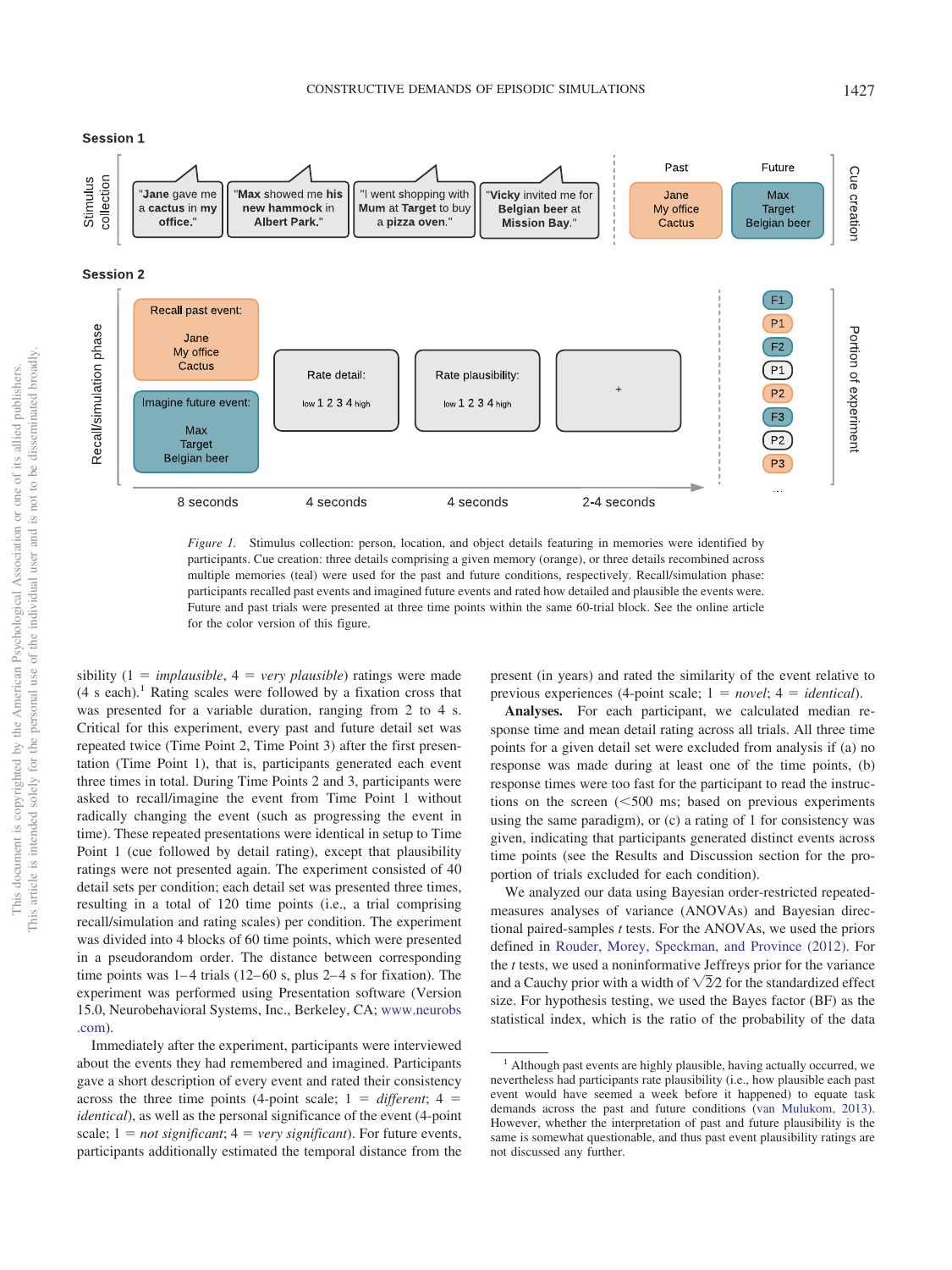under one model (e.g., an alternative hypothesis) relative to the probability of the data under a competing model (often, but not necessarily, the null hypothesis). The BF hence directly compares how well competing statistical models predict the data [\(Wagen](#page-17-5)[makers et al., 2018\)](#page-17-5). The subscript of the BF denotes which models are being compared (e.g.,  $BF_{10}$  means the alternative hypothesis (1) is being compared to the null hypothesis (0),  $BF_{+0}$  means the one-sided alternative hypothesis that the effect size is positive  $(+)$ is being compared to the null hypothesis), and the value of the BF can be interpreted as how much more plausible one model is relative to the competing one (e.g.,  $BF_{10} = 3$  means the alternative is 3 times more probable than the null hypothesis), while  $BF_{10} =$ 1 means the alternative and the null hypothesis are equally probable. All statistical analyses were performed in R (RRID: SCR\_001905; [R Core Team, 2019\)](#page-16-19), using the following packages: dplyr [\(Wickham, François, Henry, & Müller, 2018\)](#page-17-6), tidyr [\(Wick](#page-17-7)[ham & Henry, 2018\)](#page-17-7), reshape2 [\(Wickham, 2007\)](#page-17-8), data.table [\(Dowle & Srinivasan, 2018\)](#page-15-19), BayesFactor [\(Morey & Rouder,](#page-16-20) [2018\)](#page-16-20), ggplot2 [\(Wickham, 2009\)](#page-17-9), and cowplot [\(Wilke, 2017\)](#page-17-10). Data and scripts to reproduce all analyses and figures are publicly available at [osf.io/xqm5n](http://osf.io/xqm5n) [\(Wiebels et al., 2019\)](#page-17-11).

# **Results and Discussion**

Descriptive statistics for past and future events across all three time points are presented in [Table 1.](#page-4-0) Response times and detail ratings for each event type are also presented in [Figure 2.](#page-5-0) The analyzed data included 95.3% of all detail sets (future: *M* 93.0%,  $SD = 6.05$ ; past:  $M = 98.1\%$ ,  $SD = 2.63$ ).

All other ratings data are presented in [Table 2.](#page-5-1) Importantly, there was no evidence that consistency of the events across time points differed between conditions ( $BF_{10} = 0.64$ ). Moreover, the similarity of future events to previous experiences and thoughts was low, indicating that participants imagined novel future events, as instructed.

**Do novel future events take longer to construct while comprising less detail than past events?** Our first prediction was that future events would take longer to construct but would nevertheless comprise less detail than past events when events are imagined/remembered for the first time in the experimental setting. To this end, we used two Bayesian directional paired-samples *t* tests [\(Morey & Rouder, 2011\)](#page-16-21) between response times and detail ratings of both future and past conditions at Time Point 1. In line with our prediction, we found very strong evidence for future events taking longer to construct (BF<sub>+0</sub> = 2.81  $\times$  10<sup>5</sup>, see [Figure](#page-5-0) [2B\)](#page-5-0) and being less detailed (BF<sub>+0</sub> =  $4.48 \times 10^7$ , see [Figure 2E\)](#page-5-0) than past events.

These results extend previous findings [\(Anderson et al., 2012\)](#page-15-8) by showing that it takes participants substantially longer to create a new imagined event representation than to retrieve an existing representation of a past event. Given that future events were also less detailed than past events, independently replicating previous research (e.g., [Addis, Musicaro, Pan, & Schacter, 2010,](#page-14-6) [Addis et](#page-14-5) [al., 2009;](#page-14-5) [Berntsen & Bohn, 2010;](#page-15-2) [D'Argembeau & Van der](#page-15-3) [Linden, 2004,](#page-15-3) [2006;](#page-15-4) [Gamboz et al., 2010;](#page-15-5) [McDonough & Gallo,](#page-16-7) [2010\)](#page-16-7), increased response times do not reflect integration of more details, but additional cognitive demands during simulation, such as the formation of novel associations between component details.

Having confirmed that construction time and detail differences exist between past and future conditions at Time Point 1, in the next two sets of analyses, we analyzed data from all time points of the experiment to determine whether these effects reflect a fundamental difference between episodic simulation and episodic memory, or whether these differences can be ascribed to the intrinsic novelty of future events, when constructed for the first time.

**Do events become faster to construct and more detailed with repetition?** Our second prediction was that repetition effects would be evident for both past and future events, with a linear decrease in response times and a corresponding increase in detail ratings across time points. We computed four Bayesian repeatedmeasures order-restricted ANOVAs, one for each of the two conditions (past, future) and each of the two dependent variables (response times, detail ratings), with time point as the withinsubject factor. Order restrictions [\(Haaf & Rouder, 2017;](#page-15-20) [Morey &](#page-16-22) [Wagenmakers, 2014;](#page-16-22) [Rouder, Haaf, & Aust, 2018\)](#page-16-23) allow testing more specific hypotheses than the default alternative hypothesis that all means are different, without the need for post hoc tests. The order-restricted models we used  $(M_1)$  tested for a linear decrease/ increase, that is, the restriction Time Point  $1 >$  Time Point  $2 >$ Time Point  $3$  for response times and Time Point  $1 <$  Time Point  $2 <$  Time Point 3 for detail ratings. These models were compared to the null model of no differences between time points  $(M_0;$  Time Point  $1 =$  Time Point  $2 =$  Time Point 3), as well as to the unconstrained model of differences in any direction between the time points  $(M_u;$  Time Point  $1 \neq$  Time Point 2  $\neq$  Time Point 3). All models are depicted in [Figure 3.](#page-6-0)

For future event response times, the order-restricted model  $(M_1)$ was preferred over all other models, showing very strong evidence not just for a difference between time points, but specifically for a linear decrease in response times across time points ( $BF_{10}$  =  $7.18 \times 10^{16}$ ; BF<sub>1u</sub> = 5.9; BF<sub>u0</sub> = 1.21  $\times$  10<sup>16</sup>; see [Figure 2A\)](#page-5-0). *M*<sub>1</sub> was also the strongest model for past event response times  $(BF_{10} = 9.65 \times 10^{16}$ ;  $BF_{1u} = 5.5$ ,  $BF_{u0} = 1.76 \times 10^{16}$ ). The

<span id="page-4-0"></span>Table 1

*Means (Standard Deviations) of Response Times and Detail Ratings From the Past and Future Conditions at Three Time Points*

|            |                   | Response time (ms)  | Detail rating |            |  |
|------------|-------------------|---------------------|---------------|------------|--|
| Time point | Past              | <b>Future</b>       | Past          | Future     |  |
|            | 3,012.76 (850.86) | 4,396.71 (1,012.97) | 3.27(0.44)    | 2.64(0.33) |  |
| 2          | 1,773.46 (804.76) | 2,245.71 (958.36)   | 3.41(0.38)    | 2.95(0.42) |  |
| 3          | 1,656.68 (743.60) | 1,823.17 (788.09)   | 3.49(0.41)    | 3.15(0.49) |  |

*Note*. Detail ratings made using a 4-point scale, ranging from 1 (*low*) to 4 (*high*).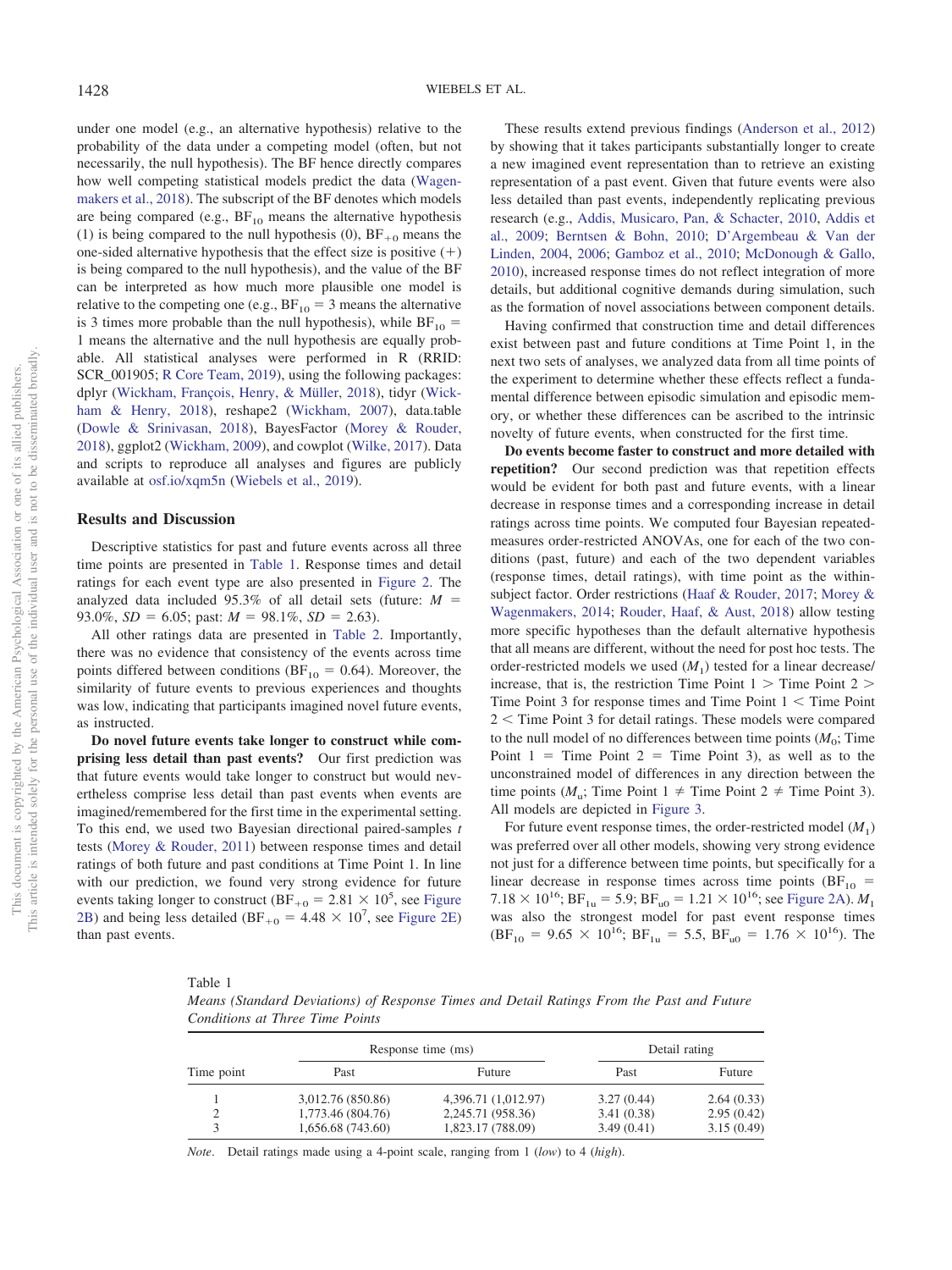

<span id="page-5-0"></span>*Figure 2.* Future events take longer to construct (A–C) and comprise less detail (D–F) than past events, but this difference decreases across time points. (A, D) Response times (reaction time [RT])/detail ratings of past and future events at Time Points 1, 2, and 3 with 95% confidence intervals. (B, E) Initial (Time Point 1) response times/detail ratings of past and future events. The plots show the distribution of scores (violin) together with the mean (box central dot), median (box central line), first and third quartile (box edges), minimum and maximum (whiskers), and outliers (outside dots). (C, F) Difference in response times (future  $-$  past)/detail ratings (past  $$ future) at each time point with 95% confidence intervals. See the online article for the color version of this figure.

preference for  $M_1$  was mirrored in the detail rating analyses, which showed that detail increased linearly across time points for future  $(BF_{10} = 4.96 \times 10^7; BF_{1u} = 6; BF_{u0} = 8.27 \times 10^6;$  see [Figure](#page-5-0) [2D\)](#page-5-0) and for past events (BF<sub>10</sub> = 2,455.50; BF<sub>1u</sub> = 5.6; BF<sub>u0</sub> = 434.72).

These results replicate previous findings indicating that response times for future event representations decrease linearly across time points, while at the same time becoming more detailed and elaborate [\(van Mulukom et al., 2013\)](#page-17-3). We extended these findings by demonstrating that the same repetition effects are evident for past events. The remaining question now is whether this decrease differs between future and past events, that is, whether the constructive demands of future events decrease more markedly with repetition than those of past events, or whether demands change in the same way irrespective of condition.

**Do future events become increasingly similar to past events across repetitions in terms of construction times and incorporated detail?** The critical test of this experiment was the Condition  $\times$  Time Point interaction. If repetition effects are the same for past and future conditions, then the magnitude of the pastfuture differences for response time and detail at the first time point will be maintained over time points. However, if repetition

<span id="page-5-1"></span>

| Table 2                                                                               |  |  |  |  |  |
|---------------------------------------------------------------------------------------|--|--|--|--|--|
| Means (Standard Deviations) of Additional Ratings From the Past and Future Conditions |  |  |  |  |  |

| Condition      | Plausibility             | Similarity to<br>previous experiences | Similarity to<br>previous thoughts | Consistency across<br>time points | Personal<br>significance | Temporal<br>distance (years) |
|----------------|--------------------------|---------------------------------------|------------------------------------|-----------------------------------|--------------------------|------------------------------|
| Past<br>Future | 2.98(0.37)<br>1.73(0.40) | 1.54(0.36)                            | 1.38 (0.34)                        | 3.47(0.33)<br>3.33(0.34)          | 2.04(0.51)<br>1.59(0.47) | 2.56(0.80)<br>2.10(0.56)     |

*Note*. Ratings (except temporal distance) made using a 4-point scale, ranging from 1 (*low*) to 4 (*high*). Plausibility, personal significance, and temporal distance of events were different between conditions ( $BF_{10} = 5.22 \times 10^7$ ;  $BF_{10} = 144.58$ ;  $BF_{10} = 3.02$ ). Note that plausibility ratings for past events (i.e., how plausible the event would have seemed a week before it occurred) were collected to equate task demands with the future condition.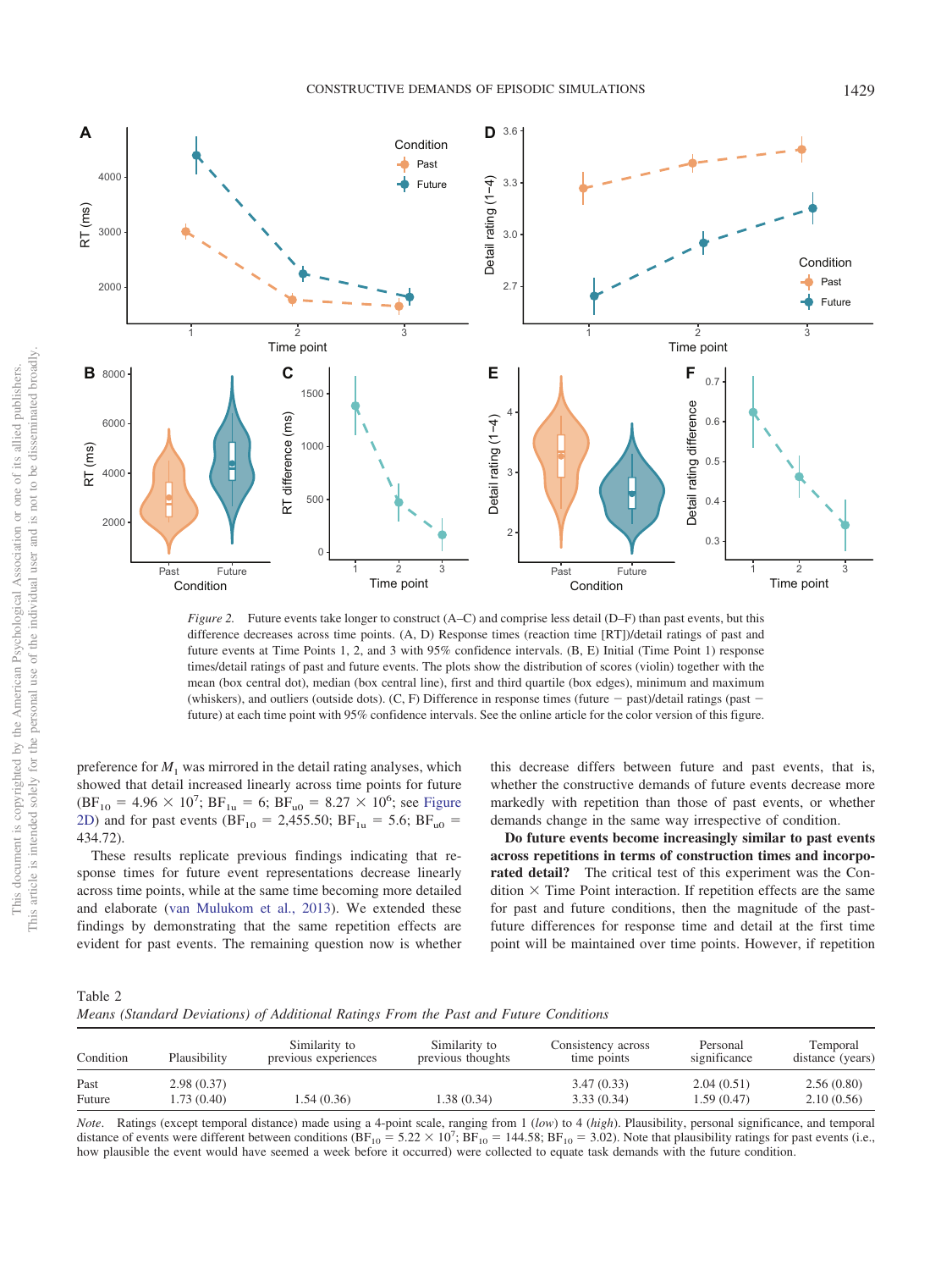

<span id="page-6-0"></span>*Figure 3.* Models tested in Experiment 1 for response times and detail ratings of future and past conditions across the three time points.  $M_0$ : null model, Time Point 1 = Time Point 2 = Time Point 3;  $M_0$ : unconstrained model, Time Point  $1 \neq$  Time Point  $2 \neq$  Time Point 3;  $M_1$ : order-restricted model, Time Point  $1 >$  Time Point  $2 >$  Time Point 3 for response times and Time Point  $1 <$  Time Point  $2 <$  Time Point 3 for detail ratings.

effects are heightened in the future condition, then the past-future differences evident at the first time point will dissipate with repeated retrieval/simulation as future events become increasingly similar to past events in terms of response times and detail ratings. To test these alternatives, we calculated difference scores between past and future conditions, for both response times and detail ratings, at each time point. We entered each set of past-future difference scores into a Bayesian order-restricted repeatedmeasures ANOVA with time point as the within-subject factor (Time Point  $1 >$  Time Point  $2 >$  Time Point 3). We found very strong evidence that the difference between past and future event construction times decreased across time points (BF<sub>10</sub> = 2.73  $\times$  $10^9$ ; BF<sub>1u</sub> = 5.9; BF<sub>u0</sub> = 4.63 × 10<sup>8</sup>; see [Figure 2C\)](#page-5-0). The same was the case for detail ratings (BF<sub>10</sub> = 2.59  $\times$  10<sup>4</sup>; BF<sub>1u</sub> = 5.9;  $BF_{10} = 4,384.31$ ; see [Figure 2F\)](#page-5-0). These findings indicate that with repetition, future events increasingly resemble past events with regard to how fast they are constructed and how much detail is incorporated. Moreover, the results also reflect the fact that repetition effects for both response time and detail ratings were heightened in the future condition. Importantly, this pattern of findings supports the hypothesis that, relative to past events, simulating future events is particularly demanding when doing so from scratch, rather than the hypothesis that future simulation is always more demanding than retrieval.

It is important to note that the simulation of future events is unlikely to remain process-pure across repetitions, as reimagining future events at Time Points 2 and 3 will involve remembering the event as it was originally imagined at Time Point 1. With respect to interpreting the above interaction effect, retrieving the original simulation necessarily increases the similarity of the future condition with the past condition at Time Points 2 and 3. If the interaction is driven largely by the retrieval of the original simulation at Time Points 2 and 3 rather than a heightened repetition effect for future events per se, the repetition effect between Time Points 2 and 3 should be very similar for past and future events (i.e., no interaction effect). This, however, was not the case, as shown by a Bayesian directional (Time Point 2 Time Point 3) paired *t* test on the past-future difference scores. Both construction times  $(BF_{+0} = 153.64)$  and detail ratings  $(BF_{+0} = 89.01)$  still showed a heightened repetition effect in the future compared to the past condition. Thus, while this limitation is unavoidable with this particular design, it is unlikely to solely account for the convergence of past and future events over time.

Note that although there was a slight difference in familiarity ratings of the detail sets between conditions (with future events containing more familiar components than past events), this difference is unlikely to have influenced the results as increased familiarity should have yielded effects in the opposite direction to our observed results (i.e., future events should have been associated with faster response times and more detail than past events).

**Can the results be explained by other phenomenological ratings?** Future events were rated as less personally significant than past events and it is thus possible that additional effort was required to align these imagined events with personal autobiographical knowledge and expectations [\(D'Argembeau, 2016;](#page-15-21) [Klein, 2016\)](#page-15-22), or to resolve potential implausibilities. In order to examine whether there was evidence for any of these hypotheses, we conducted a series of additional analyses using the personal significance and plausibility ratings. Note that these are unplanned, exploratory analyses, providing a more fine-grained description of the data.

*Personal significance of events.* In order to ensure that the observed past-future differences could not be explained by a difference in personal significance between conditions, we ran Bayesian repeated-measures order-restricted analyses of covariance, testing for differences in response times (future  $>$  past) and detail ratings (past  $>$  future) between future and past conditions at Time Point 1, with personal significance ratings added as a covariate. For both models, there was still very strong evidence for these differences after accounting for personal significance ratings (response times:  $BF_{10} = 2.61 \times 10^5$  vs.  $BF_{10} = 3.81 \times 10^5$  for the model without the covariate; detail ratings:  $BF_{10} = 3.89 \times 10^6$  vs.  $BF_{10} = 4.10 \times 10^7$ , providing evidence against the hypothesis that the observed differences are due to past and future events differing in how personally significant they are judged to be.

*Plausibility of events.* Given that the interpretation of plausibility ratings is not equivalent across past and future conditions, we were unable to examine whether plausibility plays a role in pastfuture differences. We did, however, examine whether plausibility ratings predicted response times and detail ratings of future events on a trial-by-trial basis, using Bayesian hierarchical linear models (with random intercepts and slopes for each participant) created with the brms [\(Bürkner, 2017\)](#page-15-23) and coda [\(Plummer, Best, Cowles,](#page-16-24) [& Vines, 2006\)](#page-16-24) R packages. We conducted two analyses, testing whether plausibility ratings predict the outcome variables during initial construction (Time Point 1), and whether they predict the respective change between Time Points 1 and 3 (see [Figure 4;](#page-7-0) plots of subject-specific estimates can be found at [osf.io/xqm5n\)](http://osf.io/xqm5n). There was strong evidence that, at Time Point 1, less plausible future events took longer to construct  $(b = -146.87, 90\% \text{ CI}$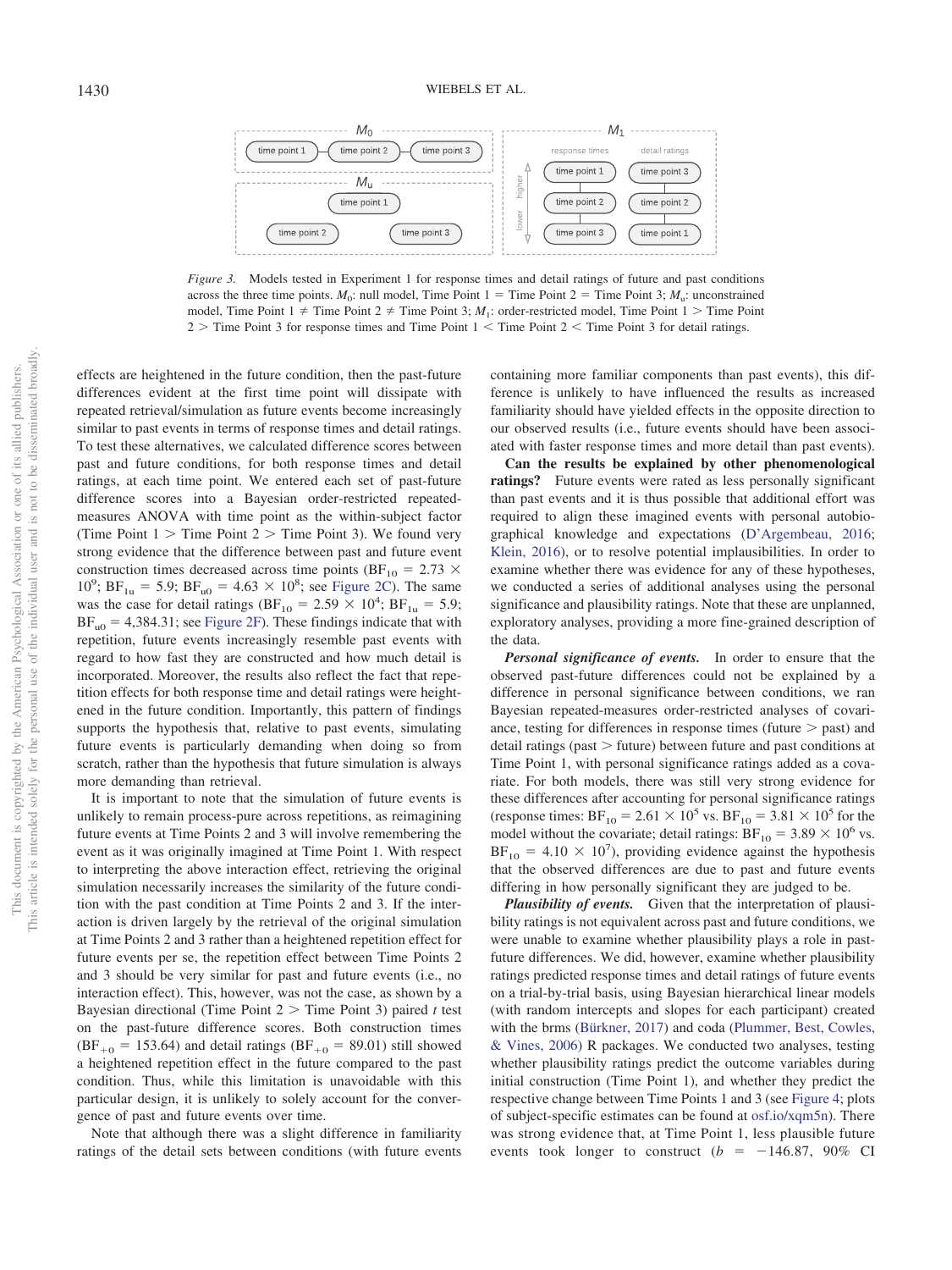

<span id="page-7-0"></span>*Figure 4.* The relationship between future event plausibility and (A) initial construction times and incorporated detail, as well as (B) construction time and detail changes between Time Points 1 and 3. The plots show fitted models estimated via Bayesian hierarchical linear modeling, with 95% credible intervals. See the online article for the color version of this figure.

 $[-246.61, -45.85]$ , BF<sub>-0</sub> = 94.24) and were less detailed (*b* = 0.25, 90% CI [0.17, 0.33],  $BF_{+0} > 5 \times 10^3$  than more plausible events. Less plausible future events also benefited more from repetition (response times:  $b = -160.71$ , 90% CI  $[-269.27, -49.15]$ , BF<sub>-0</sub> = 99.63; detail ratings:  $b = -0.13$ , 90% CI  $[-0.22, -0.05]$ ,  $BF_{-0} = 131.23$ ). While our main analyses showed that the generation of novel future events imposes additional constructive demands on the simulation system as compared to remembering past events, this exploratory analysis suggests that this is especially true for future events that are less plausible with respect to one's life. As others have argued, this is likely because less plausible future events require the generation of more novel associations between disparate details (cf., [Weiler, Suchan, & Daum, 2010a\)](#page-17-12).

Overall, the findings from Experiment 1 demonstrate that, relative to past events, the constructive demands associated with future events are particularly heightened when these events are imagined for the first time, that is, when unique sets of details are integrated into novel representations, and even more so for implausible future events. It is likely that these amplified demands are driving many of the effects reported in the literature, as participants typically imagine future events from scratch. Although the repetition effects reported here indicate that both past and future events are constructed more quickly across time points even as the event representations become more detailed, the changes across time points are more pronounced for future events as the demands of the initial construction dissipate and past and future events become more similar. One question that follows from these findings relates to the contribution of different event components to this process—are all episodic details equally important, or do different details play different roles?

## **Experiment 2**

Our second aim was to examine in more detail the constructive processes involved in future event simulation, by establishing the constructive demands associated with the generation of different components of these events. Specifically, we set out to clarify whether the generation of a spatial context contributes disproportionately to the construction of these events relative to other details, by manipulating directly the integration of different detail types (locations and people) into the events. Similar to Experiment 1, participants imagined future events across two time points, and we recorded response times as a proxy for construction times, as well as participants' ratings for detail, difficulty, and how similar the events were perceived to be across time points. Importantly, at Time Point 2, participants reimagined the events either exactly as at Time Point 1 (no change condition), or with a critical detail changed: either with a different person (person change condition), or in a different location (location change condition).

Given that the no change condition was identical to Time Points 1 and 2 in Experiment 1, we expected to replicate those repetition findings, namely, that relative to Time Point 1, future events at Time Point 2 would be faster to construct, but nonetheless be more detailed. We expected future event construction furthermore to become less difficult upon repetition, replicating previous research [\(Szpunar, St. Jacques, Robbins, Wig, & Schacter, 2014\)](#page-17-13). Importantly, this condition provided us with a baseline magnitude of the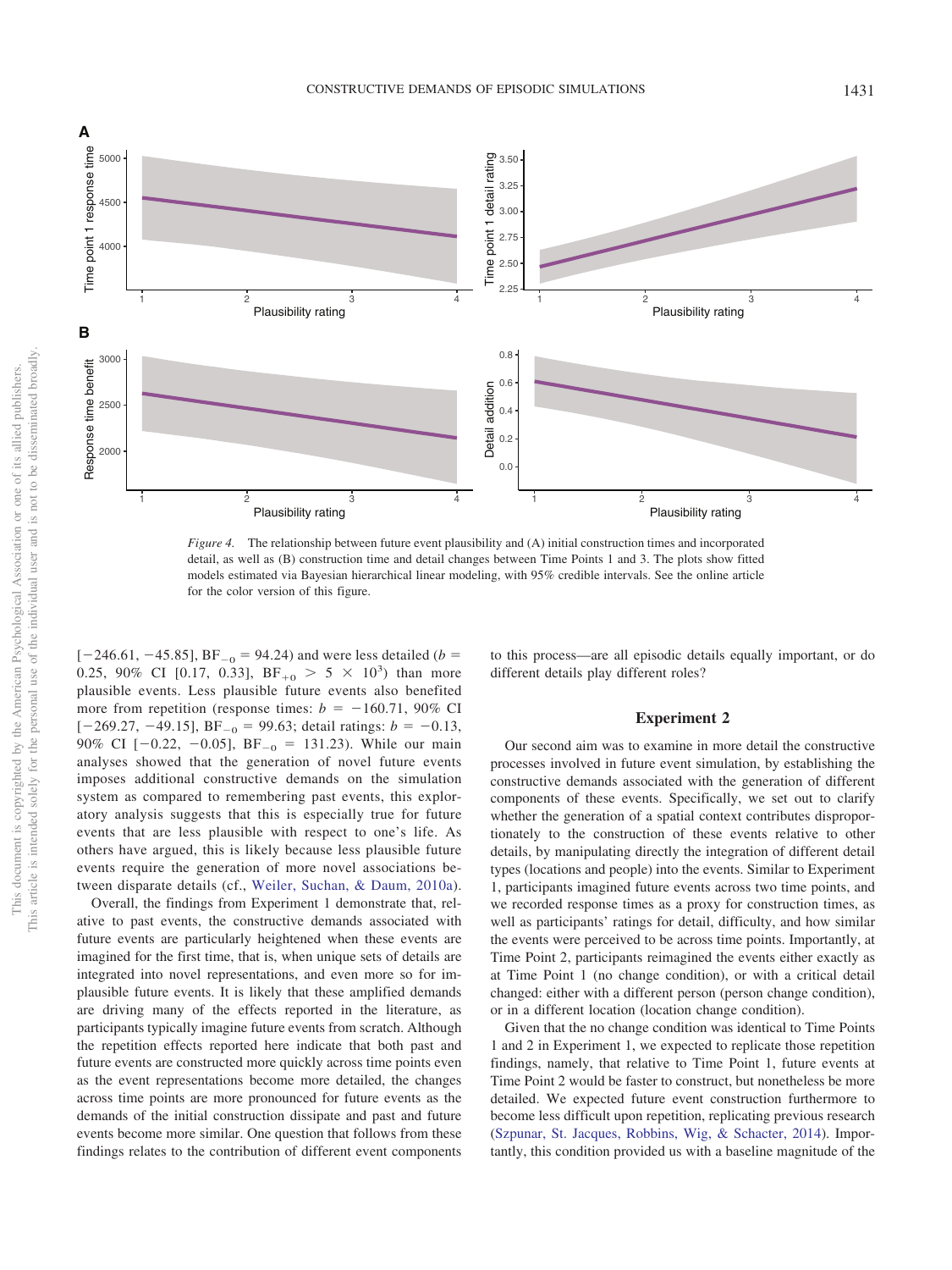effect of repetition when the event representation did not change. Additionally, we predicted that repetition effects would also be evident in the two change conditions, as participants were instructed to keep the event content constant across repetitions, apart from the one detail (person/location) that was explicitly changed. However, if a particular component detail contributes disproportionately to the construction of future event representations, then a change in that detail should reduce the magnitude of the repetition effect (i.e., the repetition-related benefit to response time and difficulty and detail ratings). Therefore, we expected that, relative to the no change condition (i.e., the baseline repetition effect), a change in key episodic details, such as person or location, should be sufficient to disrupt construction and thus reduce repetition effects. Critically, we also compared directly repetition effects in the person and location change conditions to adjudicate between two competing hypotheses: if both types of episodic details are important to event construction, in line with the constructive episodic simulation hypothesis [\(Roberts et al., 2018;](#page-16-5) [Schacter &](#page-16-6) [Addis, 2007\)](#page-16-6), then the magnitude of the repetition effect for the two change conditions should be reduced to a similar degree relative to the no change condition; however, if spatial components are more critical to event construction than nonspatial components, as predicted by the scene construction and spatial scaffolding hypotheses [\(Hassabis & Maguire, 2007;](#page-15-9) [Robin, 2018\)](#page-16-12), then the location change condition should be associated with a greater reduction in repetition effects than the person change condition.

#### **Method**

Participants. Forty-four healthy young adults participated in this study and provided informed consent in a manner approved by the University of Auckland Human Participants Ethics Committee. There was no overlap of our samples between experiments. One participant was excluded because of technical problems with E-prime and one participant did not complete the experiment. Thus, data from 42 participants (9 males, Aged 18–34 years, *M* 24 years,  $SD = 4.4$  years) were analyzed.

**Procedure.** We adapted the paradigm from Experiment 1 in a number of ways: (a) in the stimulus collection session, we instructed participants to list 100 people and 100 locations from their autobiographical memory, rather than retrieving 100 episodic autobiographical memories (a modification to the episodic recombination paradigm used in other studies; e.g., [Szpunar, Addis, &](#page-16-25) [Schacter, 2012;](#page-16-25) [van Mulukom, Schacter, Corballis, & Addis,](#page-17-14) [2016\)](#page-17-14); (b) instead of using objects as the third detail in the detail sets, we randomly assigned a highly familiar action verb (in addition to the pseudorandom assignment of a pair of participantgenerated person and location details, where detail familiarity and frequency of encounter ratings [on a 4-point scale from *once a year* to *every day*] were matched across conditions)<sup>2</sup>; (c) we only included two time points for each trial instead of three, as the largest change in response time and ratings data in Experiment 1 occurred between Time Points 1 and 2; (d) we only included the future condition, which was now subdivided into three conditions (no change—same detail set for Time Points 1 and 2, as in Experiment 1; person change—the person detail changed between Time Points 1 and 2, while the other two details [location, verb] remained the same; location change—the location detail changed between Time Points 1 and 2, while the other two details [person,

verb] remained the same); (e) ratings following every future simulation were self-paced (rather than 4 s as in Experiment 1) and we collected difficulty ratings in addition to detail ratings (on a 4-point scale from *low* to *high*); (f) similarity ratings (operationalized in the same way as "consistency" in Experiment 1) for each set of corresponding events were collected at Time Point 2 during the experiment, rather than after the completion of all trials; and (g) ratings of event plausibility were now collected after completion of all trials in the experiment.

For each participant, people and locations from their lists were randomly combined with a list of 72 verbs to create 72 detail sets (24 in each of the 3 conditions). For detail sets in the two change conditions, a modified detail set to be shown during Time Point 2 was created by substituting the critical detail (person or location) with another of the 28 people or locations remaining on each list. Replacement details were selected pseudorandomly to match detail, familiarity, and frequency of encounter ratings as closely as possible across conditions. Additionally, the person and location details were either presented in the top or middle position of the screen in a counterbalanced fashion (while the verb was always presented last), thus half of the changed details were in the upper position and half were in the middle position.

Familiarity and frequency of encounter ratings for person and location details for each condition are presented in [Table 3.](#page-9-0) Frequency of encounter ratings for locations differed between conditions (person change  $>$  location change mean, BF<sub>10</sub> = 12.11; person change  $>$  no change, BF<sub>10</sub> = 75.07). The other ratings did not differ between conditions (all  $BFs_{10} < 0.3$ ), and there was also no evidence for a difference in the change in ratings across time points (i.e., between original and changed detail sets) between conditions (person familiarity:  $BF_{10} = 1.16$ ; person frequency of encounter:  $BF_{10} = 0.97$ ; location familiarity:  $BF_{10} = 0.02$ ; location frequency of encounter:  $BF_{10} = 0.56$ ), or for differences between the change in person familiarity/frequency of encounter and location familiarity/frequency of encounter across time points, all  $BFs_{10} < 0.3$ .

In Session 2 (about 1 to 2 weeks after Session 1;  $M = 9.9$  days,  $SD = 8.1$  day), each of the 72 detail sets were presented twice, resulting in  $144$  time points (i.e., simulation  $+$  ratings; 48 per condition; see [Figure 5](#page-9-1) for an example of two time points from one trial). The total experiment was broken into four blocks of 36 time points, after each of which participants were offered a short break. Four different pseudorandomized sequences across the 4 blocks were constructed to ensure that repetitions were always in the same block, that the distances between repetitions were distributed evenly across conditions (2–5 time points or 20–50 s, plus selfpaced ratings), and that there were no more than three consecutive trials of the same condition. Participants were assigned to a version in a counterbalanced manner.

**Analyses.** As in Experiment 1, for each participant we calculated median response time and mean detail, difficulty, and similarity ratings. Instead of raw scores, we used difference scores to quantify repetition effects (Time Point  $1 -$  Time Point 2 for

<sup>2</sup> The decision to use action verbs instead of objects was in response to feedback from participants in similar studies that, while they include the object detail in their simulations as instructed, the objects are rarely integral to the event.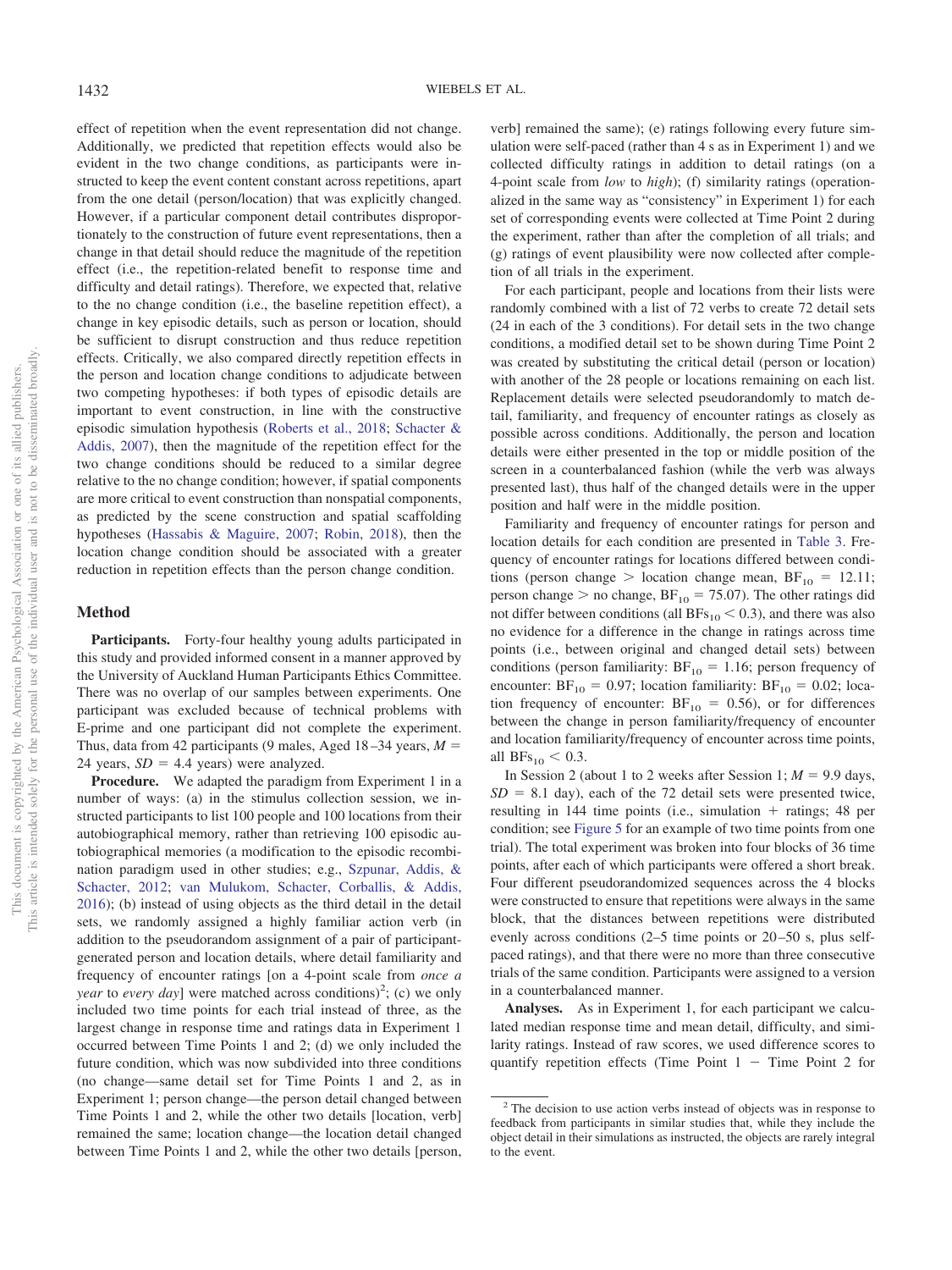Location change 2.47 (0.35) 2.79 (0.53) 2.75 (0.52) 2.00 (0.40) 2.04 (0.38) 1.96 (0.39)

| perimental Conditions |          |               |             |                 |          |                        |          |                 |
|-----------------------|----------|---------------|-------------|-----------------|----------|------------------------|----------|-----------------|
|                       |          |               | Familiarity |                 |          | Frequency of encounter |          |                 |
|                       |          | Person detail |             | Location detail |          | Person detail          |          | Location detail |
| Condition             | Original | Changed       | Original    | Changed         | Original | Changed                | Original | Changed         |

*Means (Standard Deviations) of Familiarity and Frequency of Encounter Ratings for Original and Changed Details Across All Experimenta* 

No change 2.51 (0.45) 2.73 (0.51) 1.98 (0.37) 1.95 (0.38) Person change 2.57 (0.45) 2.48 (0.43) 2.79 (0.52) 2.03 (0.42) 1.93 (0.40) 2.09 (0.43)

*Note*. Ratings were made on a 4-point scale, ranging from 1 (*low*) to 4 (*high*).

response times; Time Point  $2 -$  Time Point 1 for ratings) for all outcome measures because our main interest lay in whether repetition effects differed across conditions. Both time points for a given detail set were excluded from analysis if response times were too fast for the participant to read the instructions on the screen  $(<500 \text{ ms})$ , or if the participant indicated that they could not come up with an event (see the Results and Discussion section for the proportion of trials excluded for each condition).

Unless otherwise specified, priors for Bayesian analyses were identical to the ones used in Experiment 1, and all analyses were performed in R (RRID:SCR\_001905; [R Core Team, 2019\)](#page-16-19), using the following packages: dplyr [\(Wickham et al., 2018\)](#page-17-6), BayesFactor [\(Morey & Rouder, 2018\)](#page-16-20), psych [\(Revelle, 2018\)](#page-16-26), ggplot2 [\(Wick-](#page-17-9) [ham, 2009\)](#page-17-9), cowplot [\(Wilke, 2017\)](#page-17-10), Rmisc [\(Hope, 2013\)](#page-15-24), BEST [\(Kruschke & Meredith, 2018\)](#page-15-25), coda [\(Plummer et al., 2006\)](#page-16-24), and rjags [\(Plummer, 2016\)](#page-16-27).

#### **Results and Discussion**

Descriptive statistics for future events across the three conditions are presented in [Table 4.](#page-10-0) Response times, difficulty ratings, detail ratings, and similarity ratings for each event type at each time point are also presented in [Figure 6.](#page-10-1) The analyzed data included 89.2% of all trial sets (no change:  $M = 89.98\%$ ,  $SD =$ 12.49; person change:  $M = 88.89\%$ ,  $SD = 13.55$ ; location change:  $88.79\%$ ,  $SD = 13.82$ ).



<span id="page-9-1"></span>*Figure 5.* Corresponding Time Points 1 and 2 from an example future simulation trial in Experiment 2. At Time Point 1, participants imagined a future event involving the details presented on the screen, and at Time Point 2, they either reimagined the same event in an identical manner (no change; orange), or reimagined the event with a different person (person change; dark teal), or in a different location (location change; light teal). After simulating each event, participants rated how detailed the event was and how difficult it was to construct, and (following Time Point 2) how similar or consistent the simulations were across the two corresponding time points. See the online article for the color version of this figure.

<span id="page-9-0"></span>Table 3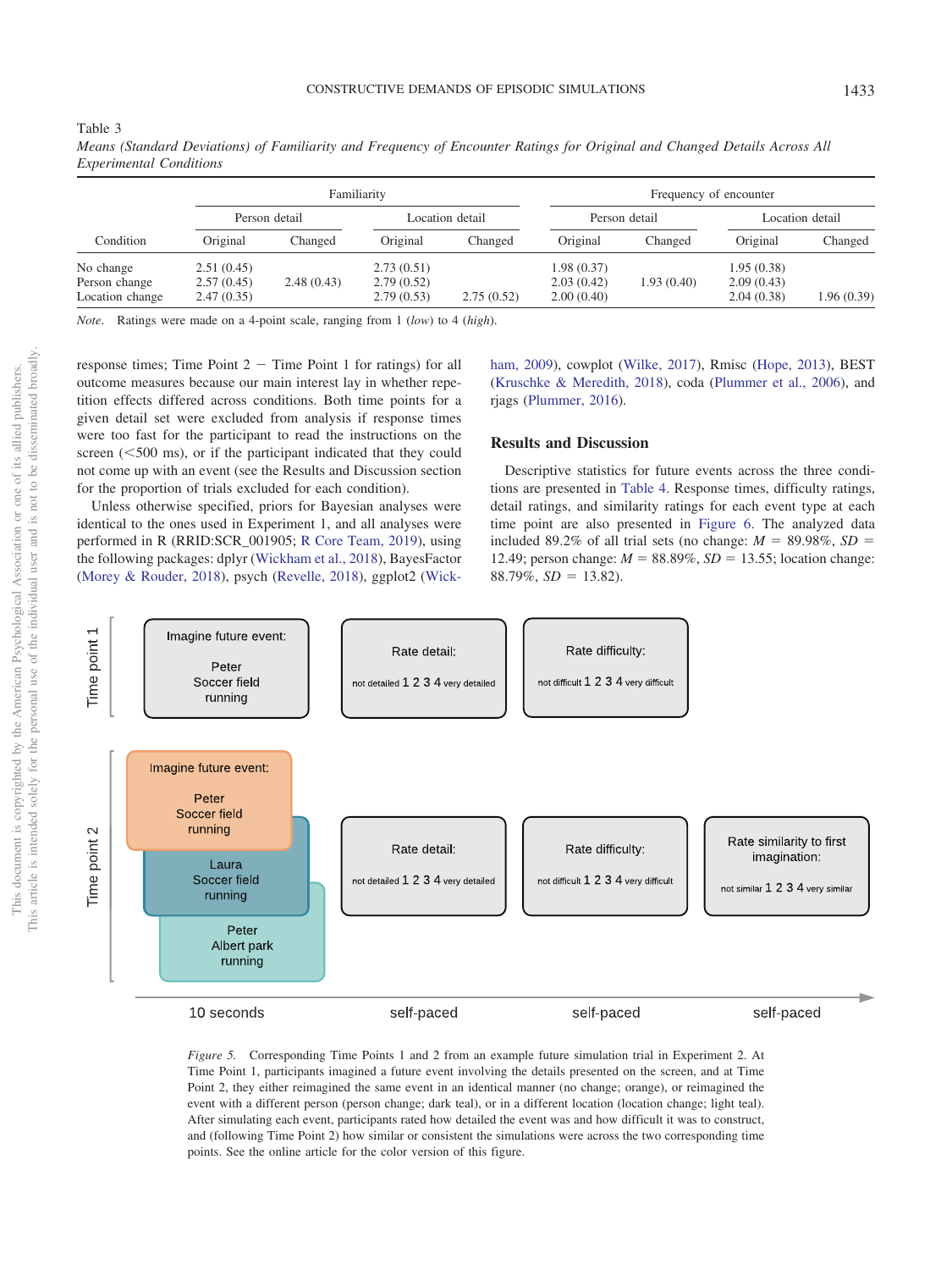<span id="page-10-0"></span>Table 4

| Means (Standard Deviations) of Response Times, and Difficulty, Detail, and Similarity Ratings Across the Three Experimental |  |  |  |  |  |
|-----------------------------------------------------------------------------------------------------------------------------|--|--|--|--|--|
| Conditions at Time Points 1 and 2                                                                                           |  |  |  |  |  |

|                 | Response time (ms)  |                     | Difficulty | Detail      | Similarity of |            |                              |
|-----------------|---------------------|---------------------|------------|-------------|---------------|------------|------------------------------|
| Condition       |                     |                     |            |             |               |            | events across<br>time points |
| No change       | 4,780.46 (1,496.34) | 2,954.40 (1,507.11) | 1.91(0.45) | 1.61(0.51)  | 2.93(0.46)    | 2.93(0.46) | 3.65(0.36)                   |
| Person change   | 4,849.92 (1,576.26) | 4,093.76 (1,607.43) | 1.91(0.49) | 1.93(0.54)  | 2.92(0.52)    | 2.85(0.59) | 2.89(0.54)                   |
| Location change | 4,830.60 (1,446.18) | 4,285.90 (1,458.12) | 1.90(0.50) | 1.86 (0.47) | 2.94(0.55)    | 2.92(0.54) | 2.65(0.55)                   |

*Note*. Ratings made using a 4-point scale, ranging from 1 (*low*) to 4 (*high*).

By design, there should be no systematic differences between conditions at Time Point 1, as the experimental manipulation was only applied at Time Point 2. To confirm this was the case, we tested for differences in response times, difficulty ratings, and detail ratings between conditions at Time Point 1 with Bayesian repeated-measures ANOVAs before the main analyses, which showed strong evidence for no differences between conditions (construction times:  $BF_{01} = 9.95$ ; detail ratings:  $BF_{01} = 11.50$ ; difficulty ratings:  $BF_{01} = 12.66$ ). We also checked whether the

plausibility of events differed between conditions and found strong evidence for no differences,  $BF_{01} = 22.61$ .

**Are repetition effects evident despite changes in event components?** Our first prediction was that response times and difficulty ratings would decrease, and detail ratings would increase, across time points in all three conditions. Using a series of nine Bayesian directional one-sample *t* tests (one for each dependent variable in each condition), we compared difference scores quantifying the effect of repetition against zero. In all three con-



<span id="page-10-1"></span>*Figure 6.* Response times and difficulty, detail, and similarity ratings of episodic simulations. (A) Raw response times, difficulty ratings, and detail ratings at Time Points 1 and 2 for each condition, with 95% confidence intervals. (B) Difference scores for response times, difficulty ratings, and detail ratings; and raw scores for similarity ratings (only collected at Time Point 2). The plots show the distribution of scores (violin) for each condition, together with the mean (box central dot), median (box central line), first and third quartile (box edges), minimum and maximum (whiskers), and outliers (outside dots). See the online article for the color version of this figure.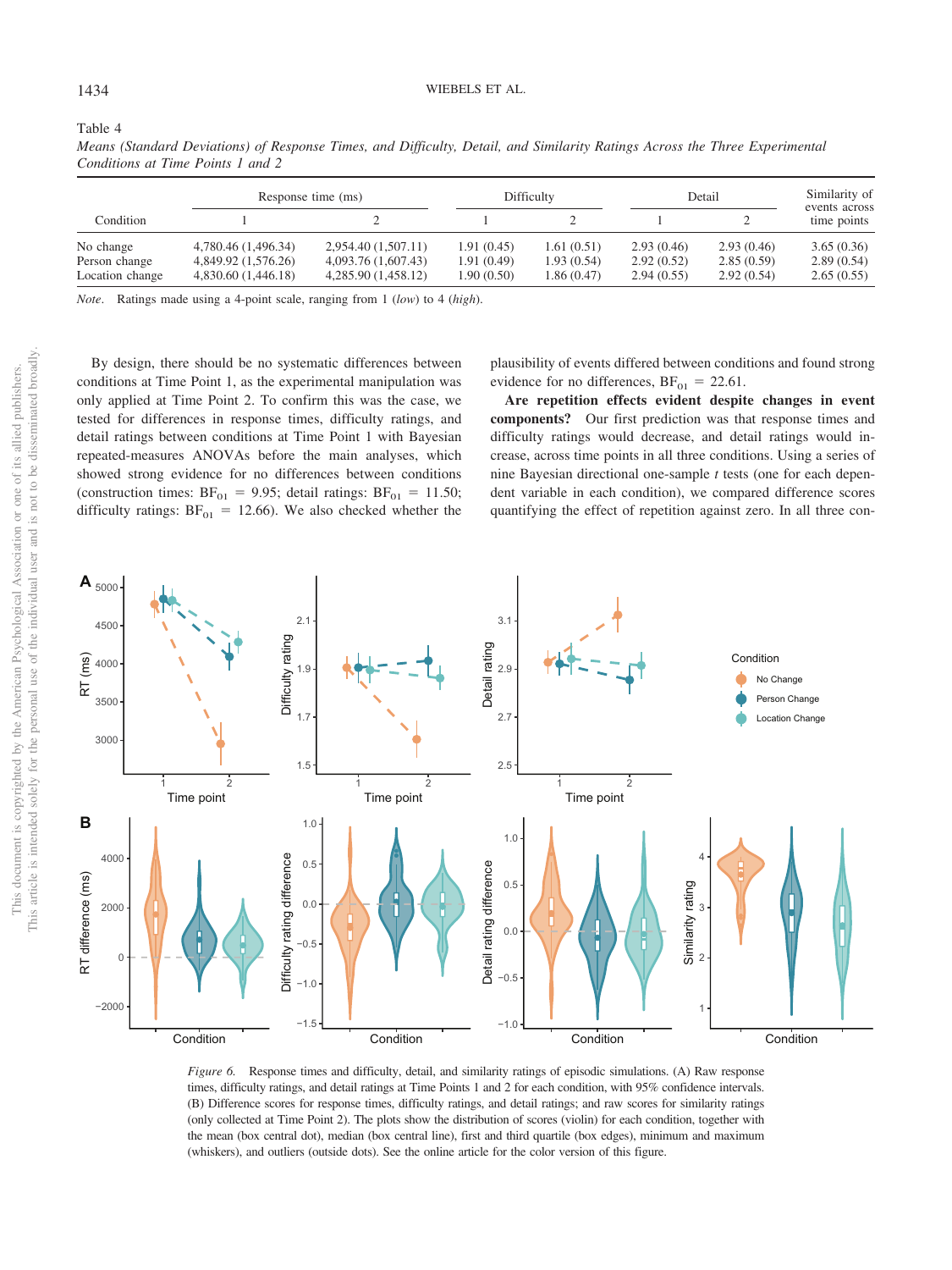ditions, we found very strong evidence for a decrease in response time (no change:  $M = 1,736.42, \text{BF}_{+0} = 8.82 \times 10^9$ ; person change:  $M = 714.17$ ,  $BF_{+0} = 7.65 \times 10^5$ ; location change:  $M =$ 484.82,  $BF_{+0} = 1.44 \times 10^4$ ). Moreover, in the no change condition there was also strong evidence for a decrease in difficulty ratings and an increase in the amount of detail incorporated into events across time points (difficulty:  $M = -0.30$ , BF<sub>-0</sub> = 1.15  $\times$  10<sup>5</sup>; detail:  $M =$ 0.20,  $BF_{+0} = 604.81$ . In contrast, for both person change and location change conditions, there was stronger evidence for the null hypothesis indicating that there was no difference in difficulty and detail ratings across time points (person change: difficulty,  $M = 0.03$ ;  $BF_{-0} = 0.11$ ; detail,  $M = -0.07$ ,  $BF_{+0} = 0.07$ ; location change: difficulty,  $M = -0.03$ ,  $BF_{-0} = 0.41$ ; detail,  $M = -0.03$ ,  $BF_{+0} =$ 0.11).

The response time findings replicate and extend the results from Experiment 1, demonstrating that repetition facilitates faster construction of imagined future events, even when there are specific alterations in content. Despite faster response times overall, changes in person and location details disrupted the effects of repetition on the subjective difficulty of event construction and the amount of detail imagined. While reimagining future events in exactly the same way was perceived as less difficult and resulted in the generation of more detailed representations, the alteration of one

detail—irrespective of detail type—eliminated these repetition effects.

**Do changes to spatial context differentially reduce repetition effects?** Beyond examining whether repetition effects are generally evident even when one key component has changed, the main goal of this experiment was to compare directly the impact of changes in spatial and nonspatial details to determine whether these detail types have a differential influence on future event construction. We predicted that reimagining events without any changes would lead to a greater repetition effect than in the two change conditions. Critically, if spatial components are more central to the construction of future events, we predicted that a location change should result in a greater reduction of repetition effects than a person change. In contrast, if both types of episodic details are important to event construction, then location and person changes should reduce repetition effects to a similar degree. To test these predictions, we entered each dependent variable (difference scores for response times, difficulty ratings, and detail ratings, as well as Time Point 2 ratings for event similarity) into four separate Bayesian one-way order-restricted repeatedmeasures ANOVAs, where each ANOVA compared four models with different order and equality constraints [\(Figure 7,](#page-11-0) top). We constructed these models in a way such that the no change condition—as the baseline condition—always had the greatest repetition



<span id="page-11-0"></span>*Figure 7.* Upper panel: Repetition effects models tested in Experiment 2 (top).  $M_0$ : null model, no change = person change = location change; *M*<sub>u</sub>: unconstrained model, no change  $\neq$  person change  $\neq$  location change; *M*<sub>1</sub>: order and equality restricted model, no change  $>$  (person change  $=$  location change);  $M_2$ : order-restricted model, no change > person change > location change. Lower panel: Results for response times, difficulty ratings, detail ratings, and similarity ratings. Diagrams show the models from strongest (top) to weakest (bottom) and the Bayes factors between each pair of models. See the online article for the color version of this figure.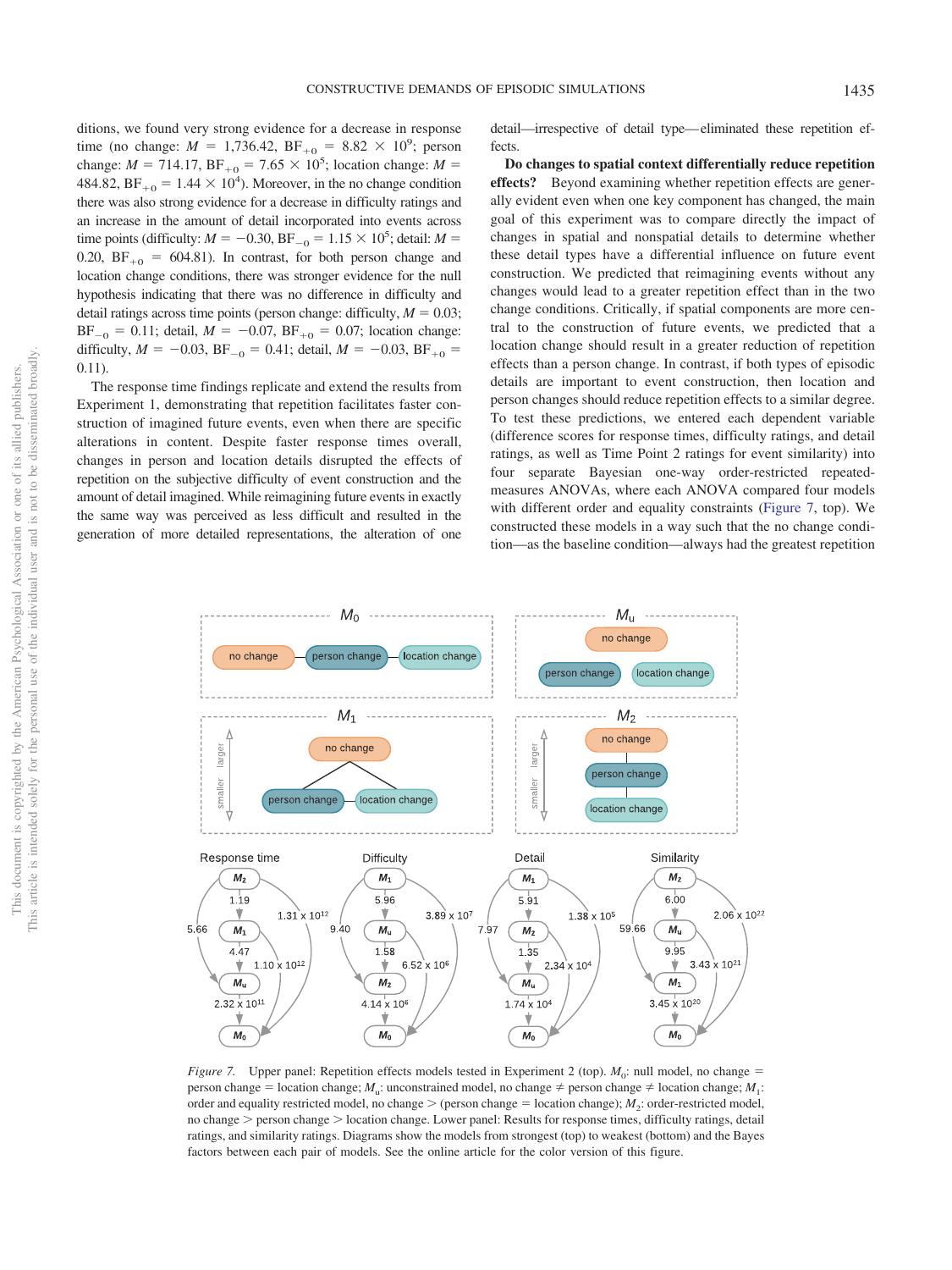effects, while being able to simultaneously test whether a location change was associated with greater  $(M_2; \text{ no change} > \text{person})$ change  $>$  location change), or the same ( $M_1$ ; no change  $>$  [person  $change = location change$ ) degree of repetition-related reduction as a person change. We compared these models against both an unconstrained model ( $M_{\rm u}$ ; no change  $\neq$  person change  $\neq$  location change), which holds that there are differences between conditions without specifying the directions, and the null model  $(M_0; \text{no change} = \text{person})$  $change = location change)$  that there is no difference between conditions. The critical comparison was thus between  $M_1$  and  $M_2$ .

For response time data,  $M_2$  was the preferred model, 1.2 times stronger than  $M_1$ , 5.7 times stronger than the unconstrained model  $(M<sub>u</sub>)$ , and 10<sup>12</sup> times stronger than the null model  $(M<sub>0</sub>)$ ; see [Figure](#page-11-0) [7](#page-11-0) for BFs between all models for each dependent variable). Although  $M<sub>2</sub>$  models the location change condition as having smaller repetition effects than the person change condition, in line with the hypothesis that spatial context plays a more important role in the construction of future events than nonspatial details, it is important to note that the evidence for supporting  $M_2$  over  $M_1$  was very weak; at only 1.2, the BF indicates that  $M_2$  is only slightly more probable than  $M_1$  (i.e., if  $BF = 1$ ,  $M_2$  and  $M_1$  would be considered equally probable). We elaborate further on this point in the section below.

With respect to both difficulty and detail ratings,  $M_1$  was the strongest model (difficulty:  $BF_{1u} = 6$ ,  $BF_{12} = 9.4$ ,  $BF_{10} = 10^{7}$ ; detail:  $BF_{12} = 5.9$ ,  $BF_{1u} = 8$ ,  $BF_{10} = 10^5$ ). These results suggest that, while repetition effects for the difficulty and detail ratings were smaller during both change conditions relative to the no change condition, there was no difference between person and location changes in the magnitude of decrease from Time Point 1 to Time Point 2. Finally,  $M_2$  was the preferred model for the event similarity ratings collected at Time Point 2 ( $BF_{2u} = 6$ ,  $BF_{21} =$ 59.7,  $BF_{20} = 10^{22}$ ). This finding indicates that, while the future events constructed at Time Points 1 and 2 in the no change condition were rated as more similar than when a key detail changed between time points, altering the location in particular made the events subjectively less similar than altering the person.

**Follow-up analyses for response time repetition effects in the two change conditions.** As aforementioned, the BF of our critical comparison of  $M_2$  over  $M_1$  for response time was very weak. It is possible, however, that the large difference between the no change condition and the two change conditions (which was included in both models) inflated the similarity of models  $M_1$  and  $M_2$ at the expense of smaller differences. In other words, the no  $change$   $>$  change condition effect may have obscured a potentially larger difference between person change and location change conditions. To explore this possibility, we focused exclusively on the two change conditions, and used a Bayesian directional paired *t* test to test whether repetition effects are smaller following a change in location versus a change in person. We complemented this analysis with Bayesian parameter estimation, which, rather than contrasting models, allows for estimation of the magnitude of parameters of interest, as well as their uncertainty, both of which are derived from the posterior probability distribution. Importantly, it also assesses the range of the most credible parameter values, and whether this range includes the null (i.e., 0). Put another way, it assesses whether or not parameter values around zero are among the most credible values of the parameter. We followed the procedure outlined by [Kruschke \(2013,](#page-15-26) [2018\)](#page-15-27) by constructing a 95% highest density interval  $(HDI)$ ,<sup>3</sup> that is, the

interval of the posterior probability distribution that includes 95% of the most credible values. We calculated the difference of repetition effects between conditions (person change repetition effects-location change repetition effects) to determine whether the difference between conditions is nonzero, and used a  $t$  distribution<sup>4</sup> as descriptive model of these data—thus estimating mean  $\mu$ , standard deviation  $\sigma$ , and normality parameter  $\nu$ —with hyperparameters defined as follows:  $\mu \sim N(y, s_y 10^3)$ ;  $\sigma \sim U$  $(S_y/10^3, S_y10^3)$ ; v ~  $\lambda(1/29) + 1$ , with v ≥ 1. Markov chain Monte Carlo (MCMC) with three chains, each with  $10^6$  iterations (no thinning) and a burn-in of  $10<sup>3</sup>$ , was used to generate posterior samples. MCMC chains were checked for convergence and to ensure that they were of sufficient length (for all parameters,  $\hat{R}$  = 1 and ESS (effective sample size)  $>10,000$ ).

The Bayesian directional paired *t* test showed evidence for a difference between the two conditions (BF<sub>+0</sub> = 3.84). Even though this Bayes factor does not constitute strong evidence, this result was further supported by our Bayesian parameter estimation. The marginal posterior distributions on the three estimated parameters  $(\mu, \sigma,$  and  $\nu)$ , the posterior distribution on the effect size  $(\mu/\sigma)$ , and a posterior predictive check are shown in [Figure 8.](#page-13-0) The posterior distribution for  $\mu$  had a mean of 233.48 (*SD* = 97.91), indicating that when spatial context changed, response time repetition effects were reduced by about 233 ms relative to person changes. Importantly, all of the credible values of  $\mu$  were nonzero (95% HDI: [38.98, 425.36]). The posterior distribution on the effect size also indicated a nonzero difference between conditions  $(M = 0.40, SD = 0.18; 95\% \text{ HDI: [0.05, 0.74]}.$  The posterior predictive check [\(Figure 8B\)](#page-13-0), which was created by plotting the *t* distribution of randomly selected steps in the MCMC chains together with a histogram of our data, suggested that the *t* distribution was a good description of our data.

Taken together, these results suggest that spatial context contributed to the time it takes to construct future events more than person details, in line with theories highlighting the central contribution of space in episodic simulation (e.g., scene construction theory: [Hassabis & Maguire, 2007;](#page-15-9) spatial scaffold effect: [Robin,](#page-16-12) [2018\)](#page-16-12). Moreover, events that differed only with respect to spatial context were perceived as less similar than events that differed only in person, further supporting the notion that spatial context constitutes a defining feature of the event. Importantly, these effects cannot be ascribed to a difference in familiarity or plausibility ratings of people and locations between the two conditions (see [Table 3\)](#page-9-0). Although there was a difference between conditions in location frequency of encounter ratings, this difference is unlikely to have influenced the reported effects given that it was very small (0.08 on a 4-point scale) and that the change in this rating between time points did not differ between conditions. It could also be argued that some activities, as determined by the verbs that were part of the detail sets, were more easily imaginable in some locations than in others. If true, this would mean that location

<sup>&</sup>lt;sup>3</sup> Although the HDI is similar to a frequentist confidence interval in that it reflects the uncertainty of the estimated parameter value, there are important differences in that an HDI also provides information regarding the probability of the parameter value, given the data (Kruschke & Liddell, 2018).

<sup>&</sup>lt;sup>4</sup> Note that the use of a  $t$  distribution allows more flexibility than a Gaussian distribution, especially as it can better accommodate extreme data points.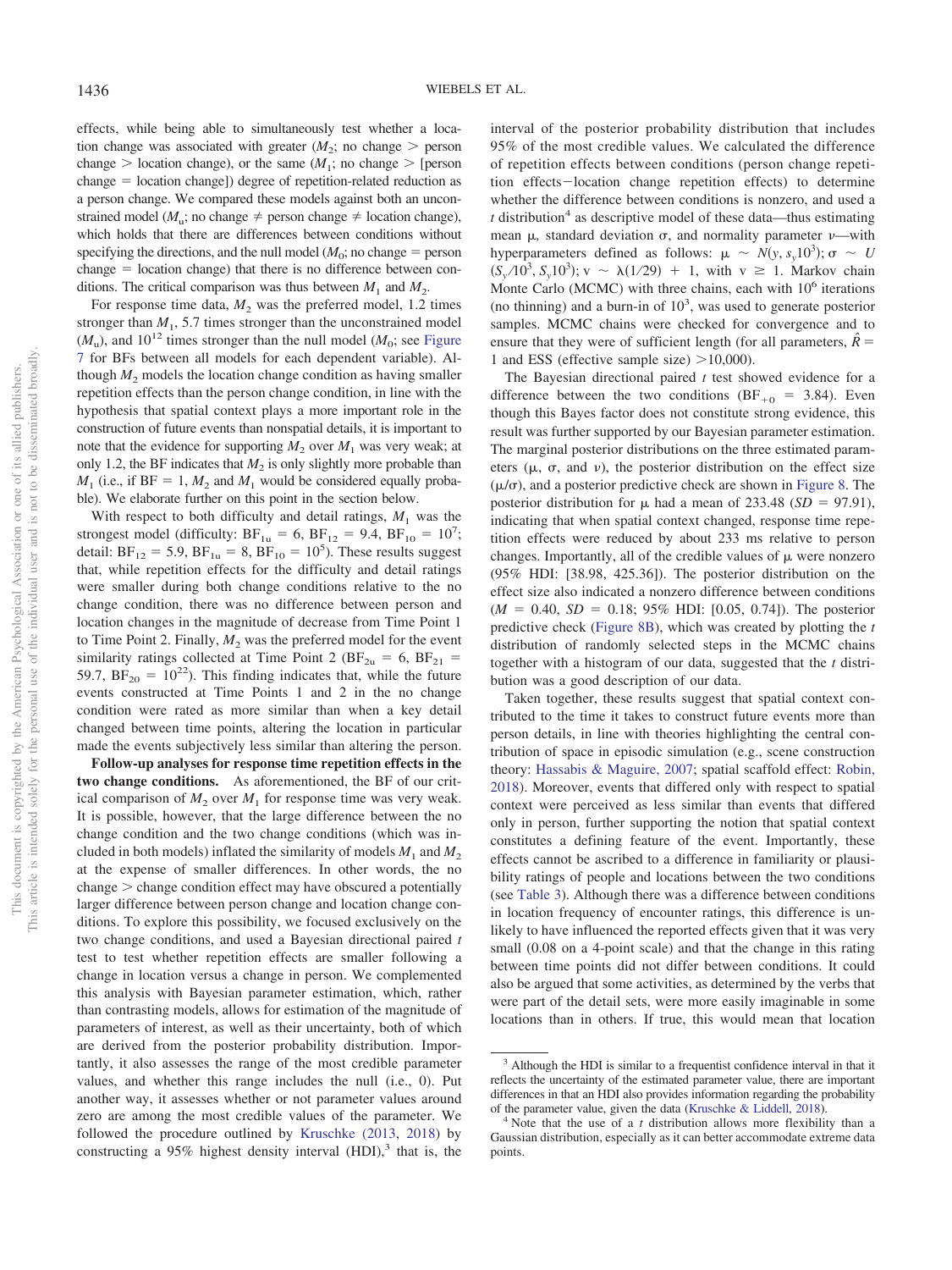

<span id="page-13-0"></span>*Figure 8.* Parameter estimation of the difference in response time repetition effects (person change  $-$  location change) against zero. Results further support the model comparison analysis result that repetition effects are smaller in the location change condition than in the person change condition. (A) Posterior distributions on the mean ( $\mu$ ), standard deviation ( $\sigma$ ), effect size ( $\mu/\sigma$ ), and the normality parameter ( $\log_{10}$ *v*). On each distribution, the 95% HDI is marked (black line). Gray dashed line indicates a difference/effect size of zero. (B) Posterior predictive check, consisting of a histogram of the data and a random selection of 30 credible *t* distributions from the Markov chain Monte Carlo samples. See the online article for the color version of this figure.

changes were more disruptive than person changes, simply because of incongruencies between certain types of actions and specific locations. In order to circumvent this potential confound, our design only included verbs describing activities that are plausible regardless of spatial context (e.g., jumping, singing, laughing).

The pattern of results described above did not hold for incorporated detail and perceived construction difficulty. The fact that incorporated detail did not differ between the two change conditions is perhaps not surprising, given that in both of these conditions only one key detail was changed and replaced with another detail that should be similarly detailed. However, the results for perceived difficulty went against our prediction; we expected them to be in line with the construction time findings. This could potentially be an artifact of our design; the activity that was part of the event did not have to be, but typically was (according to descriptions by our participants) carried out by the provided person in the event. Thus, it is possible that when the person was changed, participants found it more difficult to imagine a different person doing the same action, inflating the difficulty ratings for that condition.

# **General Discussion**

In this series of experiments, we examined the construction process of past and future events. First, we tested whether it is always more demanding to imagine future events than to recall past events, or whether the increased demands with future simulation are particularly heightened when imagining events from scratch. The results of our first experiment suggest the latter to be the case; when initially imagined, future events took substantially longer to construct despite being less detailed than past events, but with repetition, future events and past events became increasingly similar. We also investigated whether these amplified demands are driven by specific event components. The second experiment provided evidence for this hypothesis, such that the construction of a spatial context influenced construction times and perceived similarity of events more than person details. Subjective difficulty to construct the event and incorporated detail, however, were not influenced by event component type. These results, being the first

to investigate specifically the construction process of past and future events and their components, offer new insights with implications for current theoretical frameworks of episodic memory and episodic simulation.

Our results dovetail with previously reported differences between episodic memory and episodic simulation (e.g., past events being more detailed, more specific, and easier and faster to generate than future events). However, our findings also suggest that the interpretation of these results as past-future differences might be misguided; instead of reflecting temporal orientation, they might be attributable to the nature of the experimental paradigms and tasks typically used in these studies. In our experiment, once future events had been created and reimagined repeatedly, differences in construction time and generated detail between past and future events dissipated. This effect had not been evident before this study, because experiments have not considered how the construction of past and future events changes across repeated simulations.

This finding corroborates theoretical and empirical work highlighting the high degree of similarity between episodic memory and episodic simulation (e.g., [Addis, 2018;](#page-14-1) [Buckner & Carroll,](#page-15-29) [2007;](#page-15-29) [D'Argembeau & Van der Linden, 2004;](#page-15-3) [Ingvar, 1985;](#page-15-30) [McDermott & Gilmore, 2015;](#page-16-28) [Schacter & Addis, 2007;](#page-16-6) [Spreng,](#page-16-29) [Mar, & Kim, 2009;](#page-16-29) [Suddendorf & Corballis, 2007;](#page-16-30) [Tulving, 1985\)](#page-17-0), consistent with the view that episodic memory and episodic simulation are instantiations of one simulation system or a general faculty of mental time travel, as well as with philosophical positions of continuism, which argue that—apart from temporal orientation—there is no fundamental difference between episodic memory and episodic simulation (e.g., [Perrin & Michaelian, 2017\)](#page-16-31). In line with this, [Addis \(2018\)](#page-14-1) suggests a reconceptualization of past-future differences as differences in "associative history" (i.e., how often the details comprising the event have been temporally coactivated). According to this account, the fluency of the event increases—and constructive demands decrease—the more often an event representation is retrieved and the stronger associations between event components become (up to a certain point, after which these changes level out). Our results provide direct evidence for this account, with event construction being slow and demand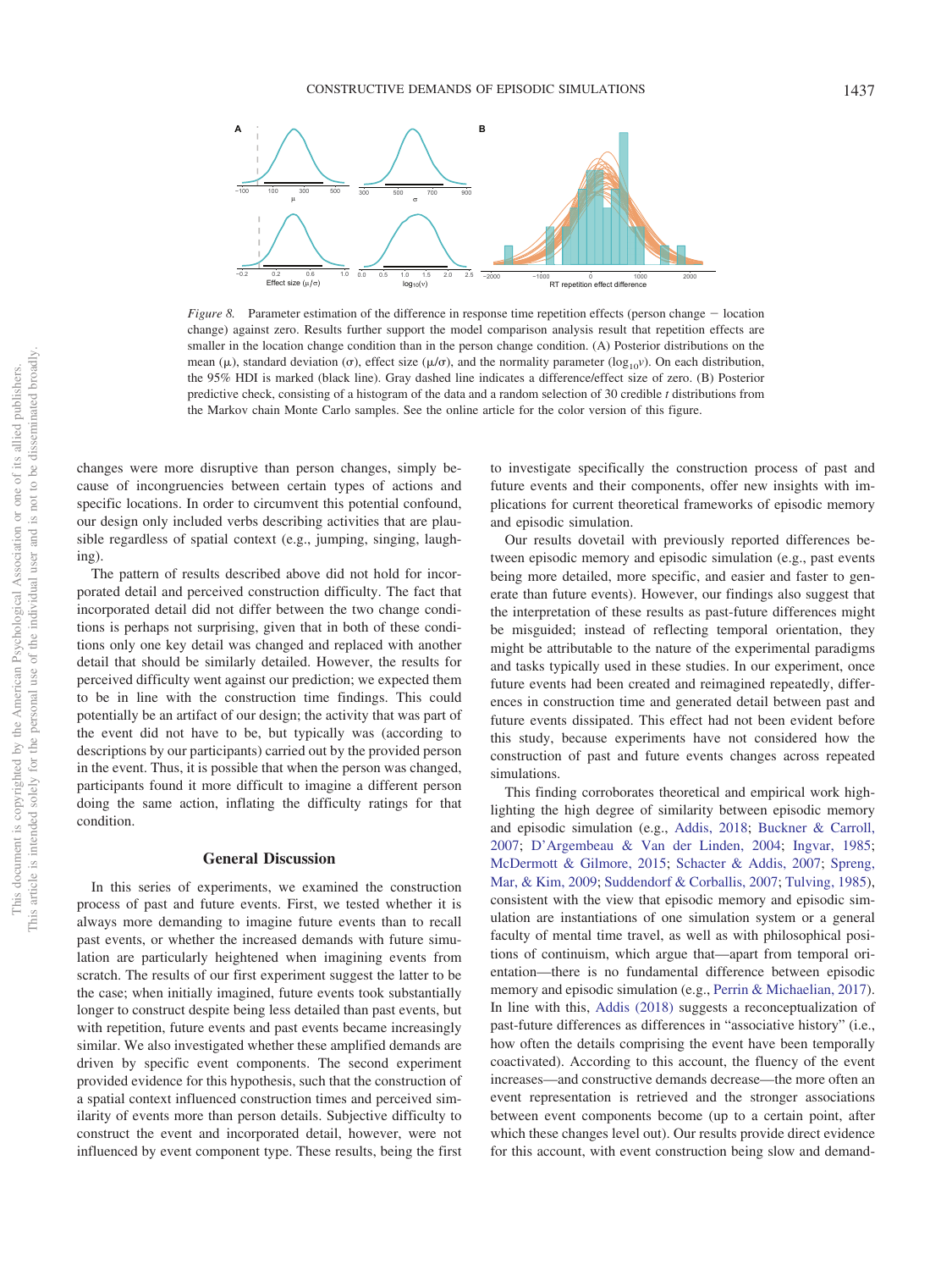ing when event components have not been associated before (i.e., future events at Time Point 1), events being brought to mind with increasing ease as the associative strength of the event representation increases (i.e., past and future events across Time Points 1 to 3), and the magnitude of this repetition effect decreasing across time points (i.e., difference between past and future events across Time Points 1 to 3). A similar effect has been reported for novel counterfactual simulations (simulations of alternative ways past events could have occurred, i.e., past events that are created from scratch), which, when imagined repeatedly, became more detailed and easier to generate [\(De Brigard, Szpunar, & Schacter, 2013\)](#page-15-31), further supporting the view that these effects reflect associative strength of event representations, rather than temporal orientation. According to the constructive episodic simulation hypothesis, a likely underlying mechanism for constructive demands that change as a function of associative history is the degree of relational processing required to integrate all components into the event representation, which is high for novel combinations, and decreases as associations become stronger. Interestingly, in other studies we have found that when the components comprising novel future events are disparate, construction times and perceived difficulty are higher still—and incorporated detail lower—compared to novel future events including related components [\(Roberts et al.,](#page-16-32) [2017;](#page-16-32) [van Mulukom et al., 2016\)](#page-17-14). Our exploratory analyses in Study 1, showing that constructive demands are modulated by plausibility, such that less plausible events are less detailed but take longer to imagine, provide further evidence for this idea.

An account focused on relational processing could also explain the findings of our second experiment, which demonstrated that the heightened constructive demands when future events are imagined from scratch—especially the time it takes to construct the events—are driven, in large part, by spatial context. These results are broadly consistent with theories highlighting the central role of spatial processing in episodic simulation (e.g., scene construction theory: [Hassabis & Maguire, 2007;](#page-15-9) spatial scaffold effect: [Robin,](#page-16-12) [2018\)](#page-16-12) and could reflect a fundamental difference between the role different event components play during the construction process. Indeed, spatial context has been argued to provide the stage upon which the event plays out [\(Hassabis & Maguire, 2007;](#page-15-9) see also [Rubin, Deffler, & Umanath, 2019\)](#page-16-33), and is thus critical to any event representation. However, an alternative explanation is that the difference lies more generally in the degree of relational processing required to construct different event components. If each event component comprising an event is, in and of itself, an assemblage of relevant semantic, episodic, and other sensory elements, then more elaborate representations would have a greater influence on event construction times (for a discussion of this point, see [Roberts](#page-16-5) [et al., 2018\)](#page-16-5). Findings from studies using the scene construction task indicate that scene representations do contain more than spatial elements, including episodic content such as entities, sensory descriptions, thoughts, emotions, and actions [\(Hassabis &](#page-15-9) [Maguire, 2007;](#page-15-9) [Madore, Jing, & Schacter, 2019\)](#page-15-32). Thus, it is possible that spatial contexts are more elaborate than other event components (e.g., people, objects), and result in more intensive relational processing at the level of event components, instead of events per se. This hypothesis is consistent with our results, though it remains to be tested directly: for example, via the manipulation of the number of elements that make up event components (such as people and spatial context).

A related point concerns the categorical distinction between spatial and nonspatial event components, instantiated in the present study via the contrast between spatial contexts and person details. This distinction is nontrivial; it could be argued that person details are also spatial, in the sense that they have a position in space, and that they themselves are made of spatial elements—in contrast to event components such as actions or emotions (for a broader discussion, see also [Ekstrom & Ranganath, 2018\)](#page-15-33). Another outstanding question, and a potential avenue for future research, is thus whether our results extend to event components that truly lack any spatial elements.

In conclusion, we have shown that constructive demands are heightened when events are imagined from scratch—as is the case with novel future events—and that construction times and incorporated detail of future events become increasingly similar to past events when repeatedly constructed. These findings suggest that constructive demands may reflect differences in associative strength, rather than fundamental differences between episodic memory and episodic simulation. Furthermore, we have shown that aspects of the constructive process, particularly construction times, are influenced disproportionately by spatial context compared to person details. While this could be due to spatial context playing a more central role in event construction, it could also be that spatial contexts are simply more elaborate in nature, consisting of more elements that have to be bound together by relational processing. If confirmed by future research, this interpretation could bridge theoretical accounts focused on explaining different aspects of event construction. A promising way forward might be to reframe theoretical accounts that are based on categorical distinctions into more continuous frameworks [\(Dalton, Zeidman,](#page-15-34) [McCormick, & Maguire, 2017;](#page-15-34) [Eichenbaum & Cohen, 2014;](#page-15-35) [Rob](#page-16-5)[erts et al., 2018\)](#page-16-5).

# **References**

- <span id="page-14-1"></span>Addis, D. R. (2018). Are episodic memories special? On the sameness of remembered and imagined event simulation. *Journal of the Royal Society of New Zealand, 48,* 64–88. [http://dx.doi.org/10.1080/03036758](http://dx.doi.org/10.1080/03036758.2018.1439071) [.2018.1439071](http://dx.doi.org/10.1080/03036758.2018.1439071)
- <span id="page-14-4"></span>Addis, D. R., Cheng, T., Roberts, R. P., & Schacter, D. L. (2011). Hippocampal contributions to the episodic simulation of specific and general future events. *Hippocampus, 21,* 1045–1052. [http://dx.doi.org/](http://dx.doi.org/10.1002/hipo.20870) [10.1002/hipo.20870](http://dx.doi.org/10.1002/hipo.20870)
- <span id="page-14-6"></span>Addis, D. R., Musicaro, R., Pan, L., & Schacter, D. L. (2010). Episodic simulation of past and future events in older adults: Evidence from an experimental recombination task. *Psychology and Aging, 25,* 369–376. <http://dx.doi.org/10.1037/a0017280>
- <span id="page-14-5"></span>Addis, D. R., Pan, L., Vu, M.-A., Laiser, N., & Schacter, D. L. (2009). Constructive episodic simulation of the future and the past: Distinct subsystems of a core brain network mediate imagining and remembering. *Neuropsychologia, 47,* 2222–2238. [http://dx.doi.org/10.1016/j](http://dx.doi.org/10.1016/j.neuropsychologia.2008.10.026) [.neuropsychologia.2008.10.026](http://dx.doi.org/10.1016/j.neuropsychologia.2008.10.026)
- <span id="page-14-0"></span>Addis, D. R., Wong, A. T., & Schacter, D. L. (2007). Remembering the past and imagining the future: Common and distinct neural substrates during event construction and elaboration. *Neuropsychologia, 45,* 1363– 1377. <http://dx.doi.org/10.1016/j.neuropsychologia.2006.10.016>
- <span id="page-14-2"></span>Addis, D. R., Wong, A. T., & Schacter, D. L. (2008). Age-related changes in the episodic simulation of future events. *Psychological Science, 19,* 33–41. <http://dx.doi.org/10.1111/j.1467-9280.2008.02043.x>
- <span id="page-14-3"></span>Anderson, R. J., & Dewhurst, S. A. (2009). Remembering the past and imagining the future: Differences in event specificity of spontaneously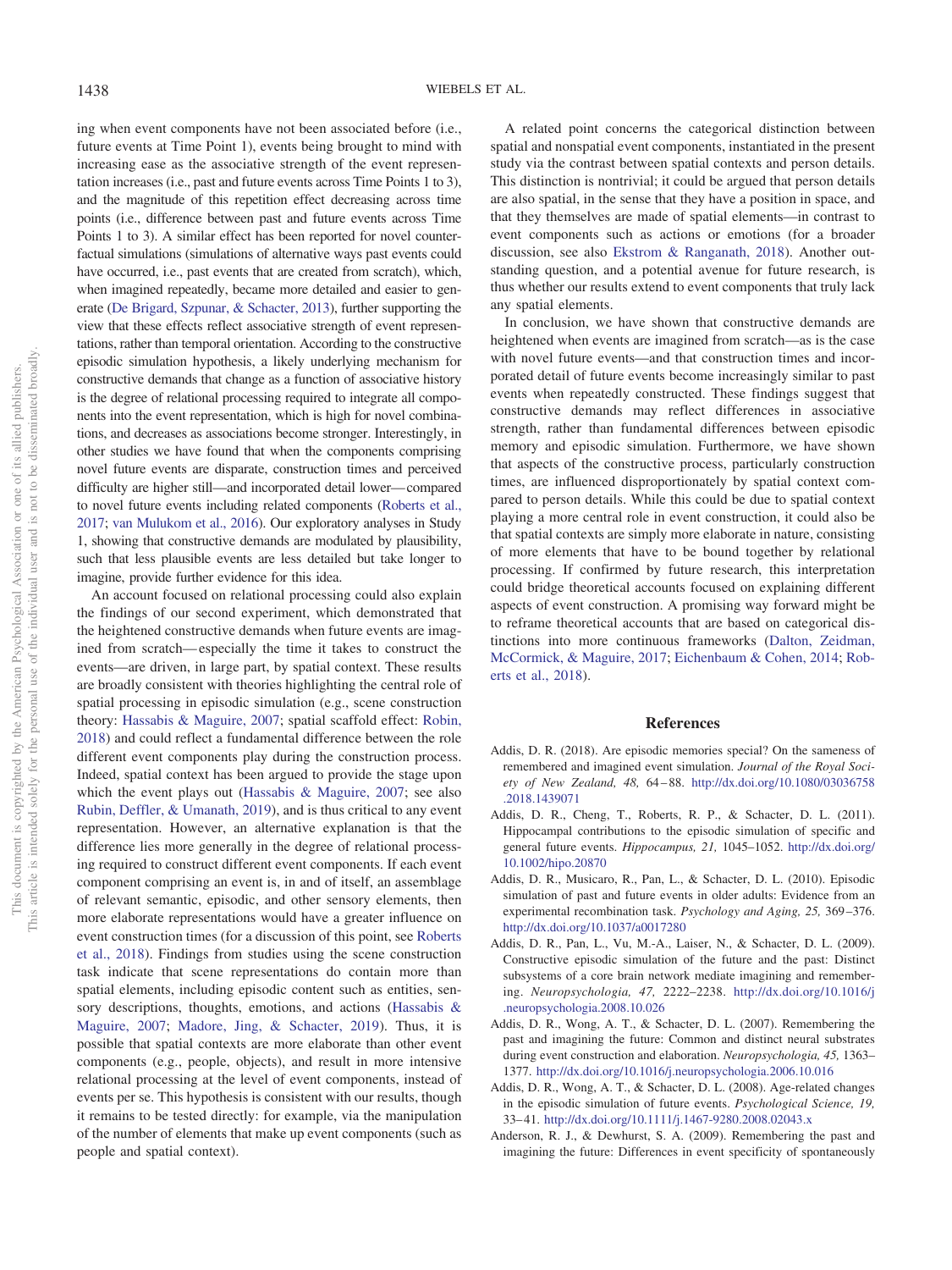generated thought. *Memory, 17,* 367–373. [http://dx.doi.org/10.1080/](http://dx.doi.org/10.1080/09658210902751669) [09658210902751669](http://dx.doi.org/10.1080/09658210902751669)

- <span id="page-15-8"></span>Anderson, R. J., Dewhurst, S. A., & Nash, R. A. (2012). Shared cognitive processes underlying past and future thinking: The impact of imagery and concurrent task demands on event specificity. *Journal of Experimental Psychology: Learning, Memory, and Cognition, 38,* 356–365. <http://dx.doi.org/10.1037/a0025451>
- <span id="page-15-10"></span>Arnold, K. M., McDermott, K. B., & Szpunar, K. K. (2011). Imagining the near and far future: The role of location familiarity. *Memory & Cognition, 39,* 954–967. <http://dx.doi.org/10.3758/s13421-011-0076-1>
- <span id="page-15-2"></span>Berntsen, D., & Bohn, A. (2010). Remembering and forecasting: The relation between autobiographical memory and episodic future thinking. *Memory & Cognition, 38,* 265–278. [http://dx.doi.org/10.3758/MC.38.3](http://dx.doi.org/10.3758/MC.38.3.265) [.265](http://dx.doi.org/10.3758/MC.38.3.265)
- <span id="page-15-7"></span>Botzung, A., Denkova, E., & Manning, L. (2008). Experiencing past and future personal events: Functional neuroimaging evidence on the neural bases of mental time travel. *Brain and Cognition, 66,* 202–212. [http://](http://dx.doi.org/10.1016/j.bandc.2007.07.011) [dx.doi.org/10.1016/j.bandc.2007.07.011](http://dx.doi.org/10.1016/j.bandc.2007.07.011)
- <span id="page-15-29"></span>Buckner, R. L., & Carroll, D. C. (2007). Self-projection and the brain. *Trends in Cognitive Sciences, 11,* 49–57. [http://dx.doi.org/10.1016/j.tics](http://dx.doi.org/10.1016/j.tics.2006.11.004) [.2006.11.004](http://dx.doi.org/10.1016/j.tics.2006.11.004)
- <span id="page-15-23"></span>Bürkner, P.-C. (2017). brms: An R package for Bayesian multilevel models using Stan. *Journal of Statistical Software, 80,* 1–28.
- <span id="page-15-34"></span>Dalton, M. A., Zeidman, P., McCormick, C., & Maguire, E. A. (2017). Differentiable processing of objects, associations and scenes within the hippocampus. *The Journal of Neuroscience, 38,* 8146–8159.
- <span id="page-15-21"></span>D'Argembeau, A. (2016). The role of personal goals in future-oriented mental time travel. In K. Michaelian (Ed.), *Seeing the future: Theoretical perspectives on future-oriented mental time travel,* (Vol. 449, pp. 199–214). New York, NY: Oxford University Press. [http://dx.doi.org/](http://dx.doi.org/10.1093/acprof:oso/9780190241537.003.0010) [10.1093/acprof:oso/9780190241537.003.0010](http://dx.doi.org/10.1093/acprof:oso/9780190241537.003.0010)
- <span id="page-15-14"></span>D'Argembeau, A., & Mathy, A. (2011). Tracking the construction of episodic future thoughts. *Journal of Experimental Psychology: General, 140,* 258–271. <http://dx.doi.org/10.1037/a0022581>
- <span id="page-15-3"></span>D'Argembeau, A., & Van der Linden, M. (2004). Phenomenal characteristics associated with projecting oneself back into the past and forward into the future: Influence of valence and temporal distance. *Consciousness and Cognition: An International Journal, 13,* 844–858. [http://dx](http://dx.doi.org/10.1016/j.concog.2004.07.007) [.doi.org/10.1016/j.concog.2004.07.007](http://dx.doi.org/10.1016/j.concog.2004.07.007)
- <span id="page-15-4"></span>D'Argembeau, A., & Van der Linden, M. (2006). Individual differences in the phenomenology of mental time travel: The effect of vivid visual imagery and emotion regulation strategies. *Consciousness and Cognition: An International Journal, 15,* 342–350. [http://dx.doi.org/10.1016/](http://dx.doi.org/10.1016/j.concog.2005.09.001) [j.concog.2005.09.001](http://dx.doi.org/10.1016/j.concog.2005.09.001)
- <span id="page-15-11"></span>D'Argembeau, A., & Van der Linden, M. (2012). Predicting the phenomenology of episodic future thoughts. *Consciousness and Cognition, 21,* 1198–1206. <http://dx.doi.org/10.1016/j.concog.2012.05.004>
- <span id="page-15-31"></span>De Brigard, F., Szpunar, K. K., & Schacter, D. L. (2013). Coming to grips with the past: Effect of repeated simulation on the perceived plausibility of episodic counterfactual thoughts. *Psychological Science, 24,* 1329– 1334. <http://dx.doi.org/10.1177/0956797612468163>
- <span id="page-15-12"></span>de Vito, S., Gamboz, N., & Brandimonte, M. A. (2012). What differentiates episodic future thinking from complex scene imagery? *Consciousness and Cognition: An International Journal, 21,* 813–823. [http://dx](http://dx.doi.org/10.1016/j.concog.2012.01.013) [.doi.org/10.1016/j.concog.2012.01.013](http://dx.doi.org/10.1016/j.concog.2012.01.013)
- <span id="page-15-19"></span>Dowle, M., & Srinivasan, A. (2018). data.table: Extension of 'data.frame' (Version 1.11.4) [Computer software]. [https://CRAN.R-project.org/](https://CRAN.R-project.org/package=data.table) package=[data.table](https://CRAN.R-project.org/package=data.table)
- <span id="page-15-35"></span>Eichenbaum, H., & Cohen, N. J. (2014). Can we reconcile the declarative memory and spatial navigation views on hippocampal function? *Neuron, 83,* 764–770. <http://dx.doi.org/10.1016/j.neuron.2014.07.032>
- <span id="page-15-33"></span>Ekstrom, A. D., & Ranganath, C. (2018). Space, time, and episodic memory: The hippocampus is all over the cognitive map. *Hippocampus, 28,* 680–687.
- <span id="page-15-13"></span>Ernst, A., & D'Argembeau, A. (2017). Make it real: Belief in occurrence within episodic future thought. *Memory & Cognition, 45,* 1045–1061. <http://dx.doi.org/10.3758/s13421-017-0714-3>
- <span id="page-15-17"></span>Etz, A., Haaf, J. M., Rouder, J. N., & Vandekerckhove, J. (2018). Bayesian inference and testing any hypothesis you can specify. *Advances in Methods and Practices in Psychological Science, 1,* 281–295. [http://dx](http://dx.doi.org/10.1177/2515245918773087) [.doi.org/10.1177/2515245918773087](http://dx.doi.org/10.1177/2515245918773087)
- <span id="page-15-18"></span>Fidler, F., Singleton Thorn, F., Barnett, A., Kambouris, S., & Kruger, A. (2018). The epistemic importance of establishing the absence of an effect. *Advances in Methods and Practices in Psychological Science, 1,* 237–244. <http://dx.doi.org/10.1177/2515245918770407>
- <span id="page-15-5"></span>Gamboz, N., Brandimonte, M. A., & De Vito, S. (2010). The role of past in the simulation of autobiographical future episodes. *Experimental Psychology, 57,* 419–428. [http://dx.doi.org/10.1027/1618-3169/](http://dx.doi.org/10.1027/1618-3169/a000052) [a000052](http://dx.doi.org/10.1027/1618-3169/a000052)
- <span id="page-15-6"></span>Grysman, A., Prabhakar, J., Anglin, S. M., & Hudson, J. A. (2013). The time travelling self: Comparing self and other in narratives of past and future events. *Consciousness and Cognition: An International Journal, 22,* 742–755. <http://dx.doi.org/10.1016/j.concog.2013.04.010>
- <span id="page-15-20"></span>Haaf, J. M., & Rouder, J. N. (2017). Developing constraint in Bayesian mixed models. *Psychological Methods, 22,* 779–798. [http://dx.doi.org/](http://dx.doi.org/10.1037/met0000156) [10.1037/met0000156](http://dx.doi.org/10.1037/met0000156)
- <span id="page-15-0"></span>Hassabis, D., Kumaran, D., Vann, S. D., & Maguire, E. A. (2007). Patients with hippocampal amnesia cannot imagine new experiences. *Proceedings of the National Academy of Sciences of the United States of America, 104,* 1726–1731. <http://dx.doi.org/10.1073/pnas.0610561104>
- <span id="page-15-9"></span>Hassabis, D., & Maguire, E. A. (2007). Deconstructing episodic memory with construction. *Trends in Cognitive Sciences, 11,* 299–306. [http://dx](http://dx.doi.org/10.1016/j.tics.2007.05.001) [.doi.org/10.1016/j.tics.2007.05.001](http://dx.doi.org/10.1016/j.tics.2007.05.001)
- <span id="page-15-16"></span>Hebscher, M., Levine, B., & Gilboa, A. (2018). The precuneus and hippocampus contribute to individual differences in the unfolding of spatial representations during episodic autobiographical memory. *Neuropsychologia, 110,* 123–133.
- <span id="page-15-24"></span>Hope, R. M. (2013). Rmisc: Ryan miscellaneous (Version 1.5) [Computer software]. Retrieved from [https://CRAN.R-project.org/package](https://CRAN.R-project.org/package=Rmisc)=Rmisc
- <span id="page-15-30"></span>Ingvar, D. H. (1985). "Memory of the future": An essay on the temporal organization of conscious awareness. *Human Neurobiology, 4,* 127–136.
- <span id="page-15-15"></span>Jeunehomme, O., & D'Argembeau, A. (2017). Accessibility and characteristics of memories of the future. *Memory, 25,* 666–676. [http://dx.doi](http://dx.doi.org/10.1080/09658211.2016.1205096) [.org/10.1080/09658211.2016.1205096](http://dx.doi.org/10.1080/09658211.2016.1205096)
- <span id="page-15-22"></span>Klein, S. B. (2016). Autonoetic consciousness: Reconsidering the role of episodic memory in future-oriented self-projection. *The Quarterly Journal of Experimental Psychology, 69,* 381–401. [http://dx.doi.org/10](http://dx.doi.org/10.1080/17470218.2015.1007150) [.1080/17470218.2015.1007150](http://dx.doi.org/10.1080/17470218.2015.1007150)
- <span id="page-15-1"></span>Klein, S. B., Loftus, J., & Kihlstrom, J. F. (2002). Memory and temporal experience: The effects of episodic memory loss on an amnesic patient's ability to remember the past and imagine the future. *Social Cognition, 20,* 353–379. <http://dx.doi.org/10.1521/soco.20.5.353.21125>
- <span id="page-15-26"></span>Kruschke, J. K. (2013). Bayesian estimation supersedes the t test. *Journal of Experimental Psychology: General, 142,* 573–603. [http://dx.doi.org/](http://dx.doi.org/10.1037/a0029146) [10.1037/a0029146](http://dx.doi.org/10.1037/a0029146)
- <span id="page-15-27"></span>Kruschke, J. K. (2018). Rejecting or accepting parameter values in Bayesian estimation. *Advances in Methods and Practices in Psychological Science, 1,* 270–280. <http://dx.doi.org/10.1177/2515245918771304>
- <span id="page-15-28"></span>Kruschke, J. K., & Liddell, T. M. (2018). The Bayesian new statistics: Hypothesis testing, estimation, meta-analysis, and power analysis from a Bayesian perspective. *Psychonomic Bulletin & Review, 25,* 178–206. <http://dx.doi.org/10.3758/s13423-016-1221-4>
- <span id="page-15-25"></span>Kruschke, J. K., & Meredith, M. (2018). BEST: Bayesian estimation supersedes the t-test (Version 0.5.1) [Computer software]. Retrieved from [https://CRAN.R-project.org/package](https://CRAN.R-project.org/package=BEST)=BEST
- <span id="page-15-32"></span>Madore, K. P., Jing, H. G., & Schacter, D. L. (2019). Episodic specificity induction and scene construction: Evidence for an event construction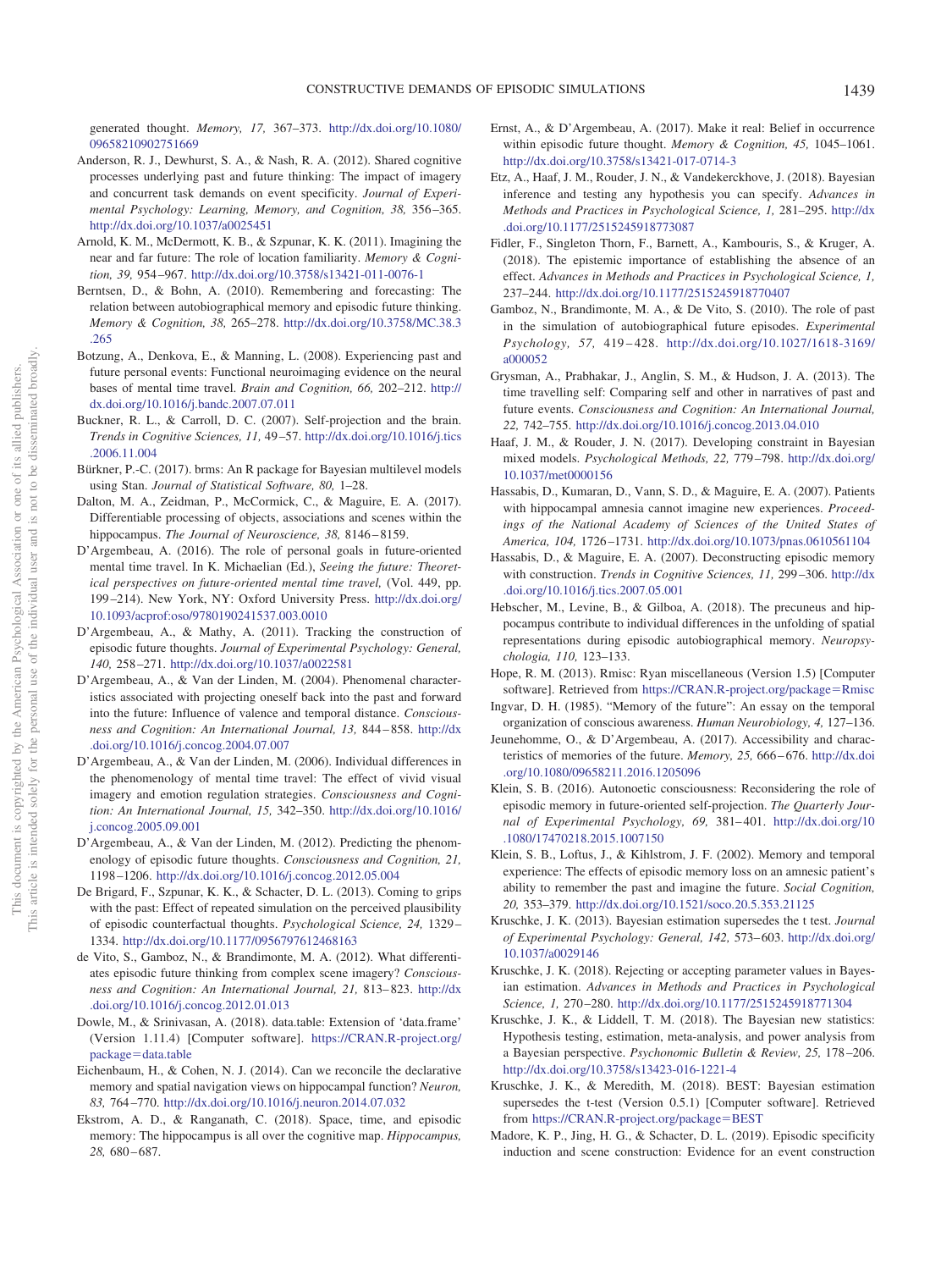account. *Consciousness and Cognition: An International Journal, 68,* 1–11. <http://dx.doi.org/10.1016/j.concog.2018.12.001>

- <span id="page-16-28"></span>McDermott, K. B., & Gilmore, A. W. (2015). The role of context in understanding similarities and differences in remembering and episodic future thinking. In B. H. Ross (Ed.), *Psychology of learning and motivation* (Vol. 63, pp. 45–76). Cambridge, MA: Academic Press.
- <span id="page-16-7"></span>McDonough, I. M., & Gallo, D. A. (2010). Separating past and future autobiographical events in memory: Evidence for a reality monitoring asymmetry. *Memory & Cognition, 38,* 3–12. [http://dx.doi.org/10.3758/](http://dx.doi.org/10.3758/MC.38.1.3) [MC.38.1.3](http://dx.doi.org/10.3758/MC.38.1.3)
- <span id="page-16-17"></span>McLelland, V. C., Devitt, A. L., Schacter, D. L., & Addis, D. R. (2015). Making the future memorable: The phenomenology of remembered future events. *Memory, 23,* 1255–1263. [http://dx.doi.org/10.1080/](http://dx.doi.org/10.1080/09658211.2014.972960) [09658211.2014.972960](http://dx.doi.org/10.1080/09658211.2014.972960)
- <span id="page-16-21"></span>Morey, R. D., & Rouder, J. N. (2011). Bayes factor approaches for testing interval null hypotheses. *Psychological Methods, 16,* 406–419. [http://](http://dx.doi.org/10.1037/a0024377) [dx.doi.org/10.1037/a0024377](http://dx.doi.org/10.1037/a0024377)
- <span id="page-16-20"></span>Morey, R. D., & Rouder, J. N. (2018). BayesFactor: Computation of Bayes factors for common designs (Version 0.9.12–4.2) [Computer software]. Retrieved from [https://CRAN.R-project.org/package](https://CRAN.R-project.org/package=BayesFactor)=BayesFactor
- <span id="page-16-22"></span>Morey, R. D., & Wagenmakers, E.-J. (2014). Simple relation between Bayesian order-restricted and point-null hypothesis tests. *Statistics & Probability Letters, 92,* 121–124. [http://dx.doi.org/10.1016/j.spl.2014.05](http://dx.doi.org/10.1016/j.spl.2014.05.010) [.010](http://dx.doi.org/10.1016/j.spl.2014.05.010)
- <span id="page-16-11"></span>Park, J. L., & Donaldson, D. I. (2016). Investigating the relationship between implicit and explicit memory: Evidence that masked repetition priming speeds the onset of recollection. *NeuroImage, 139,* 8–16. [http://](http://dx.doi.org/10.1016/j.neuroimage.2016.06.013) [dx.doi.org/10.1016/j.neuroimage.2016.06.013](http://dx.doi.org/10.1016/j.neuroimage.2016.06.013)
- <span id="page-16-31"></span>Perrin, D., & Michaelian, K. (2017). Memory as mental time travel. In S. Bernecker & K. Michaelian (Eds.), *Routledge handbook of philosophy of memory* (pp. 228–239). Abingdon, UK: Routledge. [http://dx.doi.org/10](http://dx.doi.org/10.4324/9781315687315-19) [.4324/9781315687315-19](http://dx.doi.org/10.4324/9781315687315-19)
- <span id="page-16-27"></span>Plummer, M. (2016). rjags: Bayesian graphical models using MCMC (Version 4–6) [Computer software]. Retrieved from [https://CRAN.R](https://CRAN.R-project.org/package=rjags)[project.org/package](https://CRAN.R-project.org/package=rjags)=rjags
- <span id="page-16-24"></span>Plummer, M., Best, N., Cowles, K., & Vines, K. (2006). coda: Convergence diagnosis and output analysis for MCMC. *R News, 6,* 7–11.
- <span id="page-16-19"></span>R Core Team. (2019). R: A language and environment for statistical computing (Version 3.6.0) [Computer software]. Vienna, Austria: R Foundation for Statistical Computing. Retrieved from [https://www](https://www.R-project.org/) [.R-project.org/](https://www.R-project.org/)
- <span id="page-16-26"></span>Revelle, W. (2018). psych: Procedures for psychological, psychometric, and personality research (Version 1.8.4) [Computer software]. Retrieved from [https://CRAN.R-project.org/package](https://CRAN.R-project.org/package=psych)=psych
- <span id="page-16-5"></span>Roberts, R. P., Schacter, D. L., & Addis, D. R. (2018). Scene construction and relational processing: Separable constructs? *Cerebral Cortex, 28,* 1729–1732.
- <span id="page-16-32"></span>Roberts, R. P., Wiebels, K., Sumner, R. L., van Mulukom, V., Grady, C. L., Schacter, D. L., & Addis, D. R. (2017). An fMRI investigation of the relationship between future imagination and cognitive flexibility. *Neuropsychologia, 95,* 156–172. [http://dx.doi.org/10.1016/j.neuropsychologia.2016](http://dx.doi.org/10.1016/j.neuropsychologia.2016.11.019) [.11.019](http://dx.doi.org/10.1016/j.neuropsychologia.2016.11.019)
- <span id="page-16-12"></span>Robin, J. (2018). Spatial scaffold effects in event memory and imagination. *WIREs Cognitive Science, 9,* e1462. <http://dx.doi.org/10.1002/wcs.1462>
- <span id="page-16-13"></span>Robin, J., & Moscovitch, M. (2014). The effects of spatial contextual familiarity on remembered scenes, episodic memories, and imagined future events. *Journal of Experimental Psychology: Learning, Memory, and Cognition, 40,* 459–475. <http://dx.doi.org/10.1037/a0034886>
- <span id="page-16-14"></span>Robin, J., & Moscovitch, M. (2017). Familiar real-world spatial cues provide memory benefits in older and younger adults. *Psychology and Aging, 32,* 210–219. <http://dx.doi.org/10.1037/pag0000162>
- <span id="page-16-16"></span>Robin, J., Wynn, J., & Moscovitch, M. (2016). The spatial scaffold: The effects of spatial context on memory for events. *Journal of Experimental*

*Psychology: Learning, Memory, and Cognition, 42,* 308–315. [http://dx](http://dx.doi.org/10.1037/xlm0000167) [.doi.org/10.1037/xlm0000167](http://dx.doi.org/10.1037/xlm0000167)

- <span id="page-16-3"></span>Rosenbaum, R. S., Köhler, S., Schacter, D. L., Moscovitch, M., Westmacott, R., Black, S. E.,... Tulving, E. (2005). The case of K. C.: Contributions of a memory-impaired person to memory theory. *Neuropsychologia, 43,* 989– 1021. <http://dx.doi.org/10.1016/j.neuropsychologia.2004.10.007>
- <span id="page-16-23"></span>Rouder, J. N., Haaf, J. M., & Aust, F. (2018). From theories to models to predictions: A Bayesian model comparison approach. *Communication Monographs, 85,* 41–56. [http://dx.doi.org/10.1080/03637751.2017](http://dx.doi.org/10.1080/03637751.2017.1394581) [.1394581](http://dx.doi.org/10.1080/03637751.2017.1394581)
- <span id="page-16-18"></span>Rouder, J. N., Morey, R. D., Speckman, P. L., & Province, J. M. (2012). Default Bayes factors for ANOVA designs. *Journal of Mathematical Psychology, 56,* 356–374. <http://dx.doi.org/10.1016/j.jmp.2012.08.001>
- <span id="page-16-33"></span>Rubin, D. C., Deffler, S. A., & Umanath, S. (2019). Scenes enable a sense of reliving: Implications for autobiographical memory. *Cognition, 183,* 44–56. <http://dx.doi.org/10.1016/j.cognition.2018.10.024>
- <span id="page-16-6"></span>Schacter, D. L., & Addis, D. R. (2007). The cognitive neuroscience of constructive memory: Remembering the past and imagining the future. *Philosophical Transactions of the Royal Society of London Series B, Biological Sciences, 362,* 773–786. [http://dx.doi.org/10.1098/rstb.2007](http://dx.doi.org/10.1098/rstb.2007.2087) [.2087](http://dx.doi.org/10.1098/rstb.2007.2087)
- <span id="page-16-1"></span>Schacter, D. L., Addis, D. R., Hassabis, D., Martin, V. C., Spreng, R. N., & Szpunar, K. K. (2012). The future of memory: Remembering, imagining, and the brain. *Neuron, 76,* 677–694. [http://dx.doi.org/10.1016/j](http://dx.doi.org/10.1016/j.neuron.2012.11.001) [.neuron.2012.11.001](http://dx.doi.org/10.1016/j.neuron.2012.11.001)
- <span id="page-16-2"></span>Schacter, D. L., Benoit, R. G., & Szpunar, K. K. (2017). Episodic future thinking: Mechanisms and functions. *Current Opinion in Behavioral Sciences, 17,* 41–50. <http://dx.doi.org/10.1016/j.cobeha.2017.06.002>
- <span id="page-16-4"></span>Schacter, D. L., Gaesser, B., & Addis, D. R. (2013). Remembering the past and imagining the future in the elderly. *Gerontology, 59,* 143–151. <http://dx.doi.org/10.1159/000342198>
- <span id="page-16-8"></span>Spreng, R. N., & Grady, C. L. (2010). Patterns of brain activity supporting autobiographical memory, prospection, and theory of mind, and their relationship to the default mode network. *Journal of Cognitive Neuroscience, 22,* 1112–1123. <http://dx.doi.org/10.1162/jocn.2009.21282>
- <span id="page-16-29"></span>Spreng, R. N., Mar, R. A., & Kim, A. S. N. (2009). The common neural basis of autobiographical memory, prospection, navigation, theory of mind, and the default mode: A quantitative meta-analysis. *Journal of Cognitive Neuroscience, 21,* 489–510. [http://dx.doi.org/10.1162/jocn](http://dx.doi.org/10.1162/jocn.2008.21029) [.2008.21029](http://dx.doi.org/10.1162/jocn.2008.21029)
- <span id="page-16-30"></span>Suddendorf, T., & Corballis, M. C. (2007). The evolution of foresight: What is mental time travel, and is it unique to humans? *Behavioral and Brain Sciences, 30,* 299–313. [http://dx.doi.org/10.1017/](http://dx.doi.org/10.1017/S0140525X07001975) [S0140525X07001975](http://dx.doi.org/10.1017/S0140525X07001975)
- <span id="page-16-10"></span>Svoboda, E., & Levine, B. (2009). The effects of rehearsal on the functional neuroanatomy of episodic autobiographical and semantic remembering: A functional magnetic resonance imaging study. *The Journal of Neuroscience, 29,* 3073–3082. [http://dx.doi.org/10.1523/JNEUROSCI](http://dx.doi.org/10.1523/JNEUROSCI.3452-08.2009) [.3452-08.2009](http://dx.doi.org/10.1523/JNEUROSCI.3452-08.2009)
- <span id="page-16-25"></span>Szpunar, K. K., Addis, D. R., & Schacter, D. L. (2012). Memory for emotional simulations: Remembering a rosy future. *Psychological Science, 23,* 24–29. <http://dx.doi.org/10.1177/0956797611422237>
- <span id="page-16-15"></span>Szpunar, K. K., & McDermott, K. B. (2008). Episodic future thought and its relation to remembering: Evidence from ratings of subjective experience. *Consciousness and Cognition: An International Journal, 17,* 330–334. <http://dx.doi.org/10.1016/j.concog.2007.04.006>
- <span id="page-16-9"></span>Szpunar, K. K., & Schacter, D. L. (2013). Get real: Effects of repeated simulation and emotion on the perceived plausibility of future experiences. *Journal of Experimental Psychology: General, 142,* 323–327. <http://dx.doi.org/10.1037/a0028877>
- <span id="page-16-0"></span>Szpunar, K. K., Spreng, R. N., & Schacter, D. L. (2014). A taxonomy of prospection: Introducing an organizational framework for futureoriented cognition. *Proceedings of the National Academy of Sciences of*